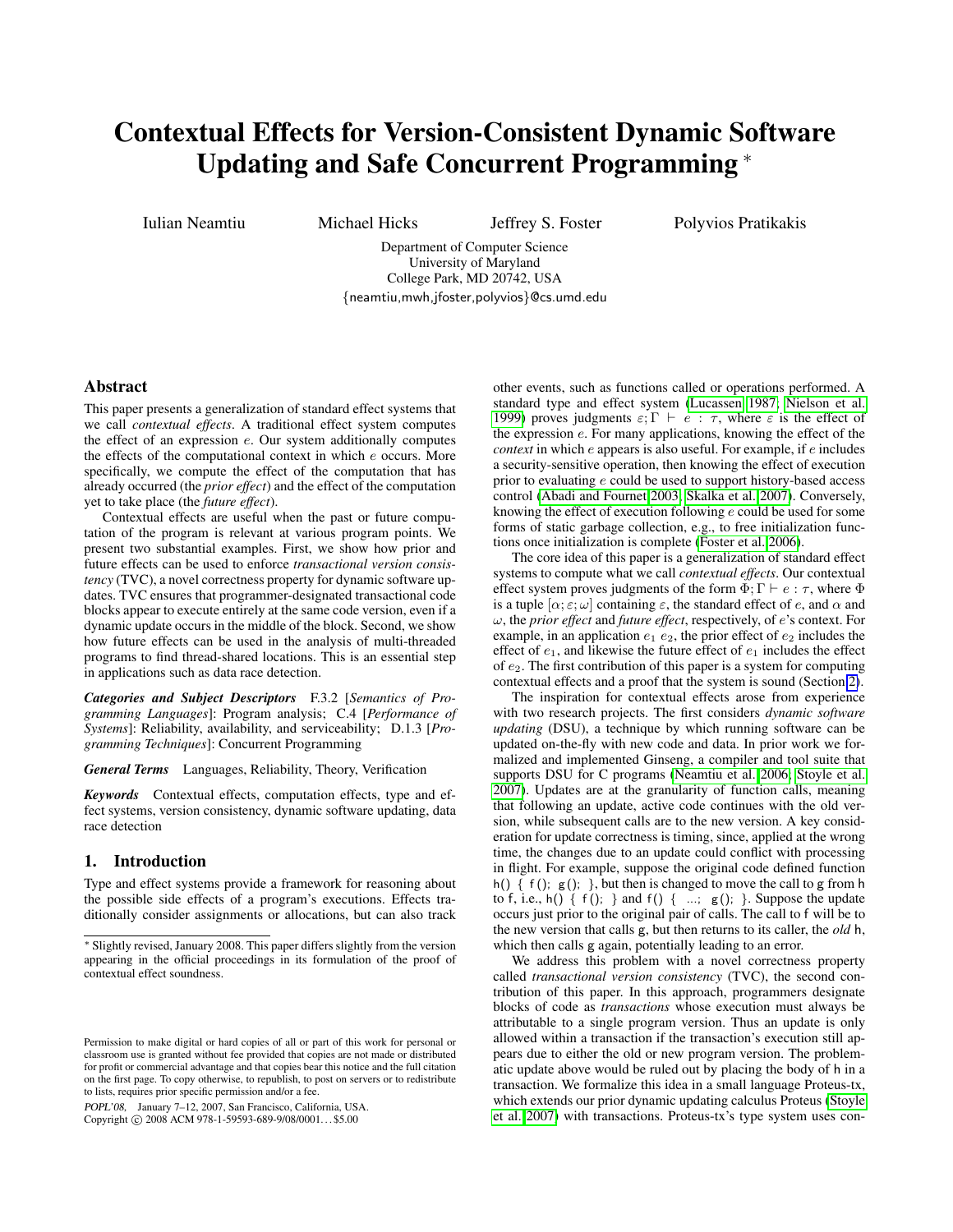textual effects at candidate update points within a transaction to determine what updates are safe to apply. We have proven that Proteus-tx enforces transactional version consistency, and we have developed a preliminary implementation for C. In our prior work, we manually specified that updates could occur at one or two *quiescent* program points, typically at the conclusion of event processing loops [\(Neamtiu et al. 2006\)](#page-12-5). Using these quiescent points to identify transaction boundaries, we discovered many additional version-consistent update points within transactions, which can be used to reduce the time from when an update becomes available to when it is applied (Section [3\)](#page-4-0).

The second research effort from which contextual effects arose is Locksmith [\(Hicks et al. 2006;](#page-12-7) [Pratikakis et al. 2006\)](#page-12-8), a tool that can automatically detect data races in C programs. We found that we could use contextual effects to compute what memory locations are shared among threads in a multi-threaded program. The basic idea is that thread-shared locations are exactly those in the intersection of the standard effect of a child thread and the *future* effect of the parent thread at the point the child is created. Locations accessed prior to creating the child but not afterward are not shared. The final contribution of this paper is a presentation of our algorithm for computing shared locations as an extension to contextual effects. We used this analysis to compute shared locations in a range of C programs. Our algorithm finds that many locations are thread-local, and hence cannot have races (Section [4\)](#page-9-0).

We believe that contextual effects have many other uses, in particular any application in which the past or future computation of the program is relevant at various program points. The remainder of the paper presents our core contextual type and effect system, followed by its application to transactional version consistency and thread sharing analysis.

## <span id="page-1-0"></span>2. Contextual effects

To begin, we present a core contextual effect system for a simple imperative calculus and prove it sound. Figure [1](#page-1-1) presents our source language, which contains expressions e that consist of values  $v$  (integers or functions); variables; let binding; function application; and the conditional if0, which tests its integer-valued guard against 0. Our language also includes updatable references ref $^L$  e along with dereference and assignment. Here we annotate each syntactic occurrence of ref with a *label* L, which serves as the abstract name for the locations allocated at that program point. We use labels to define contextual effects. For simplicity we do not model recursive functions directly in our language, but they can be encoded using references.

Our system uses two kinds of effect information. An *effect*, written  $\alpha$ ,  $\varepsilon$ , or  $\omega$ , is a possibly-empty set of labels, and may be 1, the set of all labels. A *contextual effect*, written Φ, is a tuple [ $\alpha$ ;  $\varepsilon$ ;  $\omega$ ]. In our system, if e' is a subexpression of e, and e' has contextual effect  $[\alpha; \varepsilon; \omega]$ , then

- The *current effect*  $\varepsilon$  is the effect of evaluating  $e'$  itself.
- The *prior effect*  $\alpha$  is the effect of evaluating  $e$  up until we begin evaluating  $e'$ .
- The *future effect*  $\omega$  is the effect of the remainder of the evaluation of  $e$  after  $e'$  is fully evaluated.

Thus  $\varepsilon$  is the effect of e' itself, and  $\alpha \cup \omega$  is the effect of the context in which e' appears—and therefore  $\alpha \cup \epsilon \cup \omega$  contains all locations accessed during the entire reduction of e.

To make contextual effects easier to work with, we introduce some shorthand. We write  $\Phi^{\alpha}$ ,  $\Phi^{\varepsilon}$ , and  $\Phi^{\omega}$  for the prior, current, and future effect components, respectively, of  $\Phi$ . We also write  $\Phi_{\emptyset}$ for the empty effect  $[1; \emptyset; 1]$ —by subsumption, discussed below,

| Expressions      | e                | $\therefore$ | $v   x  $ let $x = e$ in $e   e e$                                                                          |
|------------------|------------------|--------------|-------------------------------------------------------------------------------------------------------------|
|                  |                  |              | if0 $e$ then $e$ else $e$                                                                                   |
|                  |                  |              | ref $e \mid e \mid e \mid e := e$                                                                           |
| Values           | $\boldsymbol{v}$ |              | $ ::= n   \lambda x.e$                                                                                      |
| Effects          |                  |              | $\alpha, \varepsilon, \omega \quad ::= \quad \emptyset \mid 1 \mid \{L\} \mid \varepsilon \cup \varepsilon$ |
| Contextual Effs. | Φ                |              | $ ::= \alpha; \varepsilon; \omega$                                                                          |
| <b>Types</b>     |                  |              | $\tau$ ::= int   ref $\epsilon \tau$   $\tau \longrightarrow^{\Phi} \tau$                                   |
| Labels           |                  |              |                                                                                                             |

<span id="page-1-1"></span>Figure 1. Contextual effects source language

an expression with this effect may appear in any context. In what follows, we refer to contextual effects simply as *effects*, for brevity.

#### 2.1 Typing

We now present a type and effect system to determine the contextual effect of every subexpression in a program. Types  $\tau$ , listed at the end of Figure [1,](#page-1-1) include the integer type int; reference types  $ref^{\epsilon}$   $\tau$ , which denote a reference to memory of type  $\tau$  where the reference itself is annotated with a label  $L \in \varepsilon$ ; and function types  $\tau \longrightarrow^{\Phi} \tau'$ , where  $\tau$  and  $\tau'$  are the domain and range types, respectively, and the function has contextual effect Φ.

Figure [2](#page-2-0) presents our contextual type and effect system. The rules prove judgments of the form  $\Phi$ ;  $\Gamma \vdash e : \tau$ , meaning in type environment Γ, expression e has type  $\tau$  and contextual effect  $\Phi$ . The first two rules, (TINT) and (TVAR), assign the expected types and the empty effect, since values have no effect.

(TLET) types subexpressions  $e_1$  and  $e_2$ , which have effects  $\Phi_1$ and  $\Phi_2$ , respectively, and requires that these effects combine to form Φ, the effect of the entire expression. We use a call-by-value semantics, and hence the effect of the let should be the effect of  $e_1$ followed by the effect of  $e_2$ . We specify the sequencing of effects with the combinator  $\Phi_1 \triangleright \Phi_2 \hookrightarrow \Phi$ , defined by (XFLOW-CTXT) in the middle part of Figure [2.](#page-2-0) Since  $e_1$  happens before  $e_2$ , this rule requires that the future effect of  $e_1$  be  $\varepsilon_2 \cup \omega_2$ , i.e., everything that happens during the evaluation of  $e_2$ , captured by  $\varepsilon_2$ , plus everything that happens after, captured by  $\omega_2$ . Similarly, the past effect of  $e_2$  must be  $\varepsilon_1 \cup \alpha_1$ , since  $e_2$  happens just after  $e_1$ . Lastly, the effect  $\Phi$  of the entire expression has  $\alpha_1$  as its prior effect, since  $e_1$  happens first;  $\omega_2$  as its future effect, since  $e_2$  happens last; and  $\varepsilon_1 \cup \varepsilon_2$  as its current effect, since both  $e_1$  and  $e_2$  are evaluated. We write  $\Phi_1 \triangleright \Phi_2 \triangleright \Phi_3 \hookrightarrow \Phi$  as shorthand for evaluated. We write  $\Phi_1 \triangleright \Phi_2 \triangleright \Phi_3$  $(\Phi_1 \triangleright \Phi_2 \hookrightarrow \Phi') \wedge (\Phi^{\overline{\prime}} \triangleright \Phi_3 \stackrel{\cdot}{\hookrightarrow} \Phi).$ 

(TIF) requires that its branches have the same type  $\tau$  and effect  $\Phi_2$ , which can be achieved with subsumption (below), and uses  $\triangleright$  to specify that  $\Phi_1$ , the effect of the guard, occurs before either branch. (TREF) types memory allocation, which has no effect but places the annotation L into a singleton effect  $\{L\}$  on the output type. This singleton effect can be increased as necessary by using subsumption.

(TDEREF) types the dereference of a memory location of type ref<sup> $\varepsilon$ </sup>  $\tau$ . In a standard effect system, the effect of ! e is the effect of  $e$  plus the effect  $\varepsilon$  of accessing the pointed-to memory. Here, the effect of  $e$  is captured by  $\Phi_1$ , and because the dereference occurs after e is evaluated, (TDEREF) puts  $\Phi_1$  in sequence just before some  $\Phi_2$  such that  $\Phi_2$ 's current effect is  $\varepsilon$ . Therefore by (XFLOW-CTXT),  $\Phi^{\varepsilon}$  is  $\Phi_1^{\varepsilon} \cup \varepsilon$ , and e's future effect  $\Phi_1^{\omega}$  must include  $\varepsilon$  and the future effect of  $\Phi_2$ . On the other hand,  $\Phi_2^{\omega}$  is unconstrained by this rule, but it will be constrained by the context, assuming the dereference is followed by another expression. (TASSIGN) is similar to (TDEREF), combining the effects  $\Phi_1$  and  $\Phi_2$  of its subexpressions with a  $\Phi_3$  whose current effect is  $\varepsilon$ .

(TLAM) types the function body  $e$  and sets the effect on the function arrow to be the effect of e. The expression as a whole has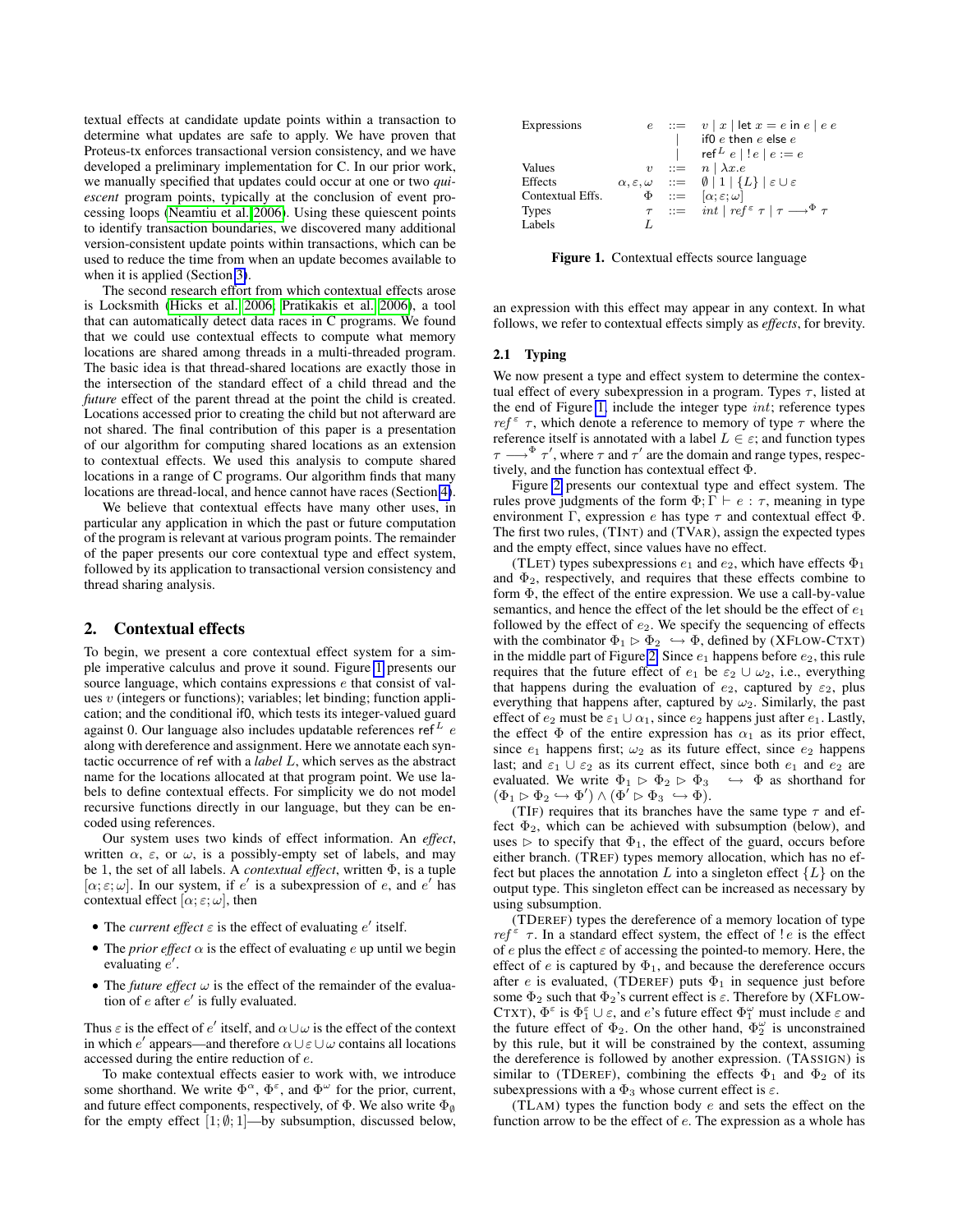Typing

(TINT)
$$
\frac{1}{\Phi_{\emptyset}; \Gamma \vdash n : int}
$$
 (TVAR) $\frac{\Gamma(x) = \tau}{\Phi_{\emptyset}; \Gamma \vdash x : \tau}$   
\n $\Phi_1; \Gamma \vdash e_1 : \tau_1 \Phi_2; \Gamma, x : \tau_1 \vdash e_2 : \tau_2$   
\n(TLET) $\frac{\Phi_1 \triangleright \Phi_2 \rightarrow \Phi}{\Phi_1 \Gamma \vdash \text{let } x = e_1 \text{ in } e_2 : \tau_2}$   
\n $\Phi_1; \Gamma \vdash e_1 : int \Phi_2; \Gamma \vdash e_2 : \tau$   
\n $\Phi_2; \Gamma \vdash e_3 : \tau \Phi_1 \triangleright \Phi_2 \rightarrow \Phi$   
\n(TTF) $\frac{\Phi_2; \Gamma \vdash e_3 : \tau \Phi_1 \triangleright \Phi_2 \rightarrow \Phi}{\Phi_1 \Gamma \vdash \text{if } e_1 \text{ then } e_2 \text{ else } e_3 : \tau}$   
\n(TREF) $\frac{\Phi_1; \Gamma \vdash e : \tau}{\Phi_1 \Gamma \vdash \text{ref}^L e : \text{ref}^{\{L\}} \tau}$   
\n(TDEFE)

Effect combinator

$$
\Phi_1 = [\alpha_1; \varepsilon_1; (\varepsilon_2 \cup \omega_2)]
$$
  
\n
$$
\Phi_2 = [(\varepsilon_1 \cup \alpha_1); \varepsilon_2; \omega_2]
$$
  
\n
$$
(XFLOW-CTXT) \xrightarrow{\Phi} = [\alpha_1; (\varepsilon_1 \cup \varepsilon_2); \omega_2]
$$
  
\n
$$
\Phi_1 \triangleright \Phi_2 \hookrightarrow \Phi
$$

Subtyping

$$
\begin{array}{ll}\n\text{(SINT)} & \text{(SREF)} \frac{\tau \le \tau'}{\tau'} \frac{\tau' \le \tau}{\tau'} \frac{\varepsilon \subseteq \varepsilon'}{\varepsilon'} \\
\text{(SFEN)} & \frac{\tau_1' \le \tau_1}{\tau_1 \to^{\Phi} \tau_2 \le \tau_2'} \frac{\Phi \le \Phi'}{\Phi} \\
\text{(SFIN)} & \frac{\tau_1' \le \tau_1 \to^{\Phi} \tau_2 \le \tau_1' \to^{\Phi'} \tau_2'}{\tau_1 \to^{\Phi'} \tau_2'} \\
\text{(SCTXT)} & \frac{\alpha_2 \subseteq \alpha_1 \quad \varepsilon_1 \subseteq \varepsilon_2 \quad \omega_2 \subseteq \omega_1}{[\alpha_1; \varepsilon_1; \omega_1] \le [\alpha_2; \varepsilon_2; \omega_2]} \\
\end{array}
$$

<span id="page-2-0"></span>Figure 2. Contextual effects type system

no effect, since the function produces no run-time effects until it is actually called. (TAPP) types function application, which combines  $\Phi_1$ , the effect of  $e_1$ , with  $\Phi_2$ , the effect of  $e_2$ , and  $\Phi_f$ , the effect of the function.

The last rule in our system, (TSUB), introduces subsumption on types and effects. The judgments  $\tau' \leq \tau$  and  $\Phi' \leq \Phi$  are defined at the bottom of Figure [2.](#page-2-0) (SINT), (SREF), and (SFUN) are standard, with the usual co- and contravariance where appropriate. (SCTXT) defines subsumption on effects, which is covariant in the current effect, as expected, and contravariant in both the prior and future effects. To understand the contravariance, first consider an expression  $e$  with future effect  $\omega_1$ . Since future effects should

Values 
$$
v ::= \dots | r_L
$$
  
\nHeaps 
$$
H ::= \emptyset | H, r \mapsto v
$$
  
\nEnviroments 
$$
\Gamma ::= \emptyset | \Gamma, x : \tau | \Gamma, r : \tau
$$
  
\n
$$
[ID] \frac{\langle \alpha, \omega, H, e_1 \rangle \longrightarrow_{\epsilon_1} \langle \alpha_1, \omega_1, H_1, \lambda x. e \rangle}{\langle \alpha_1, \omega_1, H_1, e_2 \rangle \longrightarrow_{\epsilon_2} \langle \alpha_2, \omega_2, H_2, v_2 \rangle}
$$
  
\n
$$
[CALL] \frac{\langle \alpha_2, \omega_2, H_2, e[x \mapsto v_2] \rangle \longrightarrow_{\epsilon_3} \langle \alpha', \omega', H', v \rangle}{\langle \alpha, \omega, H, e_1 e_2 \rangle \longrightarrow_{\epsilon_1 \cup \epsilon_2 \cup \epsilon_3} \langle \alpha', \omega', H', v \rangle}
$$
  
\n[REF] 
$$
\frac{\langle \alpha, \omega, H, e \rangle \longrightarrow_{\epsilon} \langle \alpha', \omega', H', v \rangle \qquad r \notin dom(H')
$$
  
\n
$$
[REF] \frac{\langle \alpha, \omega, H, e \rangle \longrightarrow_{\epsilon} \langle \alpha', \omega', H', v \rangle \qquad r \notin dom(H')
$$
  
\n
$$
\langle \alpha, \omega, H, r e^L e \rangle \longrightarrow_{\epsilon} \langle \alpha', \omega', (H', r \mapsto v), r_L \rangle
$$
  
\n[DEFer] 
$$
\frac{\langle \alpha, \omega, H, e \rangle \longrightarrow_{\epsilon} \langle \alpha', \omega' \cup \{L\}, H', r_L \rangle \qquad r \in dom(H')
$$
  
\n
$$
\langle \alpha, \omega, H, e_1 \rangle \longrightarrow_{\epsilon_1 \cup \{L\}, \omega', H', H', T \rangle \rangle
$$
  
\n[ASSIGN] 
$$
\frac{\langle \alpha_1, \omega_1, H_1, e_2 \rangle \longrightarrow_{\epsilon_2} \langle \alpha_2, \omega_2 \cup \{L\}, (H_2, r \mapsto v'), v \rangle}{\langle \alpha, \omega, H, e_1 : e_2 \rangle \longrightarrow_{\epsilon_1} \langle \alpha_1, \omega_1, H_1, v_1 \rangle \qquad v_1 = 0}
$$
  
\n[IF-T] 
$$
\frac{\langle \alpha, \omega, H, e_1 \rangle \longrightarrow
$$

#### <span id="page-2-1"></span>Figure 3. Contextual effects operational semantics (partial)

soundly approximate (i.e., be a superset of) the locations that may be accessed in the future, we can use  $e$  in any context that accesses *at most* locations in  $\omega_1$ . Similarly, since past effects approximate locations that were accessed in the past, we can use e in any context that accessed at most locations in  $\alpha_1$ .

#### 2.2 Semantics and Soundness

We now prove that our contextual effect system is sound. The top of Figure [3](#page-2-1) gives some basic definitions needed for our operational semantics. We extend values v to include the form  $r<sub>L</sub>$ , which is a run-time heap location  $r$  annotated with label  $L$ . We need to track labels through our operational semantics to formulate and prove soundness, but these labels need not exist at run-time. We define heaps  $H$  to be maps from locations to values. Finally, we extend typing environments  $\Gamma$  to assign types to heap locations.

The bottom part of Figure [3](#page-2-1) defines a big-step operational semantics for our language. Reductions operate on *configurations*  $\langle \alpha, \omega, H, e \rangle$ , where  $\alpha$  and  $\omega$  are the sets of locations accessed before and after evaluation of  $e$ , respectively;  $H$  is the heap; and  $e$  is the expression to be evaluated. Evaluations have the form

$$
\langle \alpha, \omega, H, e \rangle \longrightarrow_{\varepsilon} \langle \alpha', \omega', H', R \rangle
$$

where  $\varepsilon$  is the effect of evaluating e and R is the result of reduction, either a value  $v$  or  $err$ , indicating evaluation failed. Intuitively,  $\alpha$  records a trace of what has happened in the past, and  $\omega$  is a *capability* describing what locations may be accessed in the future. As evaluation proceeds, labels move from the capability  $\omega$  to the trace  $\alpha$ .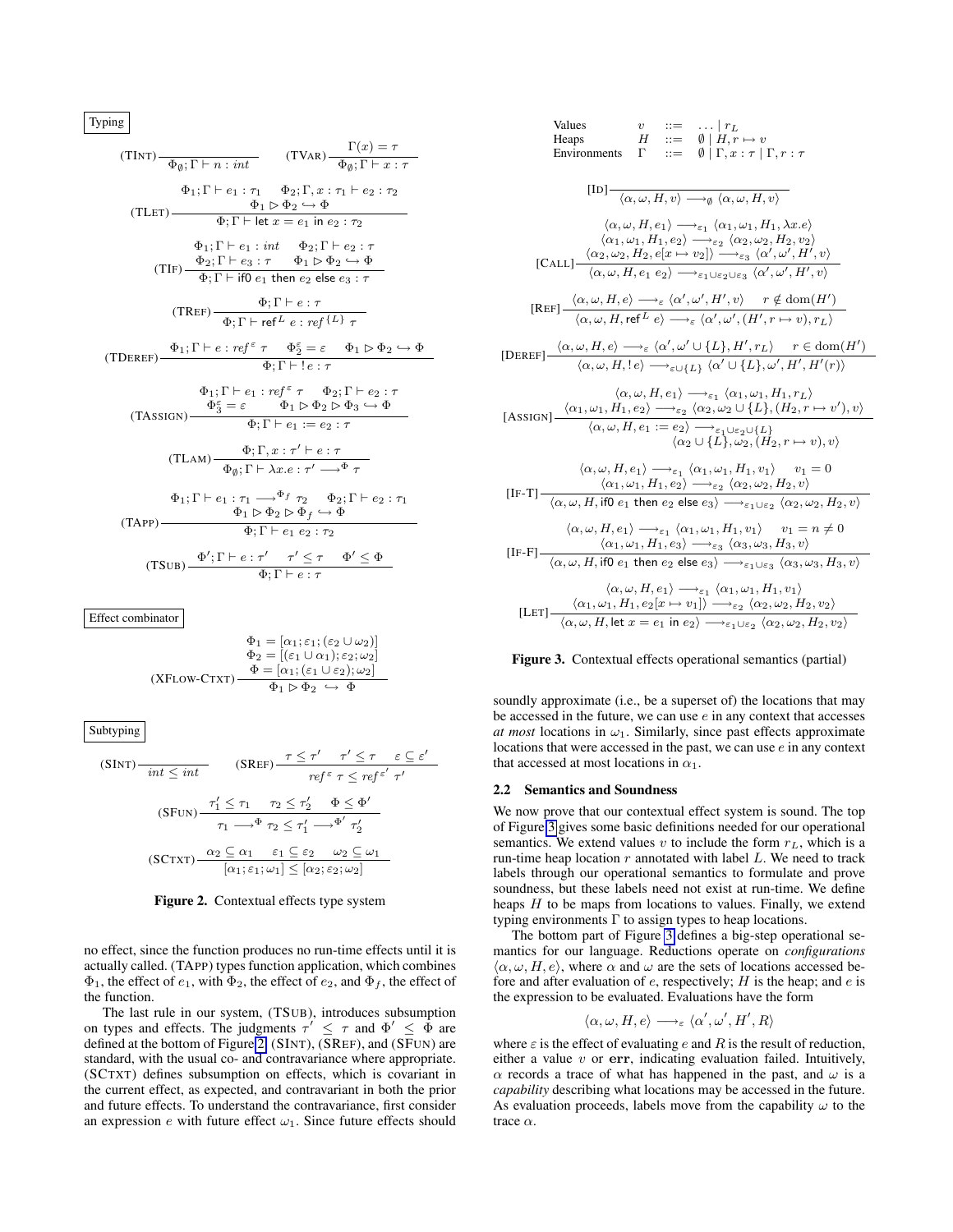The reduction rules are straightforward. [ID] reduces a value to itself without changing the state or the effects. [CALL] evaluates the first expression to a function, the second expression to a value, and then the function body with the formal argument replaced by the actual argument. [REF] generates a fresh location  $r$ , which is bound in the heap to v and evaluates to  $r<sub>L</sub>$ . [DEREF] reads the location  $r$  in the heap and adds  $L$  to the standard evaluation effect. This rule requires that the future effect after evaluating e have the form  $\omega' \cup {\hat{L}}$ , i.e., L must be in the capability after evaluating e, but prior to dereferencing the result. Then  $\vec{L}$  is added to  $\alpha^{\prime}$  in the the output configuration of the rule. Notice that  $\omega' \cup \{L\}$  is a standard union, and so L may also be in  $\omega'$ . This allows the same location can be accessed multiple times. [ASSIGN] behaves similarly to [DEREF].

Lastly, [IF-T] and [IF-F] give the two cases for conditionals, and [LET] binds  $x$  to the result of evaluating  $e_1$  inside of  $e_2$ . Our semantics also includes rules (not shown) that produce err when the program tries to access a location that is not in the input capability, or when values are used at the wrong type.

Given this operational semantics, we can now prove that the contextual effect system in Figure [2](#page-2-0) is sound. Due to limited space, we only state our lemmas and theorems. The proofs can be found in full in our companion technical report [\(Neamtiu et al. 2007\)](#page-12-9).

We begin with a standard definition of heap typing.

<span id="page-3-2"></span>Definition 2.1 (Heap Typing). *We say heap* H *is well-typed un* $der \Gamma$ *, written*  $\Gamma \vdash H$ *, if*  $dom(\Gamma) = dom(H)$  *and if for every*  $r \in \text{dom}(H)$ *, we have*  $\Phi_{\emptyset}$ ;  $\Gamma \vdash H(r)$ :  $\Gamma(r)$ *.* 

Given this definition, we show the standard effect soundness theorem, which states that the program does not go wrong and that the standard effect  $\Phi^{\varepsilon}$  captures the effect of evaluation.

<span id="page-3-0"></span>**Theorem 2.2** (Standard Effect Soundness). *If*  $\Phi$ ;  $\Gamma \vdash e : \tau$  *and*  $\Gamma \vdash H$  and  $\langle 1,1, H, e \rangle \longrightarrow_{\varepsilon} \langle 1,1, H', R \rangle$ , then there is a  $\Gamma' \supseteq \Gamma$ *such that R is a value* v for which  $\Phi_0$ ;  $\Gamma' \vdash v : \tau$  where  $\Gamma' \vdash H'$  $and \varepsilon \subseteq \Phi^{\varepsilon}.$ 

Next, we show the operational semantics is adequate, in that it moves effects from the future to the past during evaluation.

<span id="page-3-1"></span>**Lemma 2.3** (Adequacy of Semantics). *If*  $\langle \alpha, \omega, H, e \rangle \longrightarrow_{\varepsilon}$  $\langle \alpha', \omega', H', v \rangle$  then  $\alpha' = \alpha \cup \varepsilon$  and  $\omega = \omega' \cup \varepsilon$ .

Next we must define what it means for the statically-ascribed contextual effects of some expression e to be sound with respect to the effects of e's evaluation. Suppose that  $e_p$  is a program that is well-typed according to typing derivation  $T$  and evaluates to some value  $v$  as witnessed by an evaluation derivation  $D$ . Observe that each term  $e_1$  that is reduced in a subderivation of  $D$  is either a subterm of  $e_p$ , or is derived from a subterm  $e_2$  of  $e_p$  via reduction; in the latter case it is sound to give  $e_1$  the same type and effect that  $e_2$  has in  $\mathcal T$ . To reason about the soundness of the effects, therefore, we must track the static effect of expression  $e_2$  as it is evaluated.

We do this by defining a new *typed operational semantics* that extends standard configurations with a typing derivation of the term in that configuration. The key property of this semantics is that it preserves the effect  $\Phi$  of a term throughout its evaluation, and we prove that given standard evaluation and typing derivations of the original program, we can always construct a corresponding typed operational semantics derivation.

Finally, we prove that given a typed operational semantics derivation, the effect Φ in the typing in each configuration conservatively approximates the actual prior and future effect.

Theorem 2.4 (Prior and Future Effect Soundness). *If*

$$
E::\langle T,\alpha,\omega,H,e\rangle \longrightarrow_{\varepsilon} \langle T_v,\alpha',\omega',H',v\rangle
$$

*where*  $T$  ::  $\Phi$ ;  $\Gamma$   $\vdash$  *e* :  $\tau$ ,  $\alpha$   $\subseteq$   $\Phi^{\alpha}$  *and*  $\omega'$   $\subseteq$   $\Phi^{\omega}$  *then for all sub-derivations*  $E_i$  *of*  $E$ *,*  $E_i$  ::  $\langle T_i, \alpha_i, \omega_i, H_i, e_i \rangle$   $\longrightarrow_{\varepsilon}$  $\langle T_{v_i}, \alpha'_i, \omega'_i, H'_i, v_i \rangle$  where  $\tilde{T}_i$  ::  $\Phi_i$ ;  $\Gamma_i \vdash e_i : \tau_i$ , it will hold that  $\alpha_i \subseteq \Phi_i^{\alpha}$  and  $\omega'_i \subseteq \Phi_i^{\omega}$ .

The proof of the above theorem is by induction on the derivation, starting at the root and working towards the leaves, and relying on Theorem [2.2](#page-3-0) and Lemma [2.3.](#page-3-1)

#### <span id="page-3-3"></span>2.3 Contextual Effect Inference

The typing rules in Figure [2](#page-2-0) form a checking system, but we would prefer to infer effect annotations rather than require the programmer to provide them. Here we sketch the inference process, which is straightforward and uses standard constraint-based techniques.

We change the rules in Figure [2](#page-2-0) into inference rules by making three modifications. First, we make the rules syntax-driven by integrating (TSUB) into the other rules [\(Mitchell 1991\)](#page-12-10); second, we add variables  $\chi$  to represent as-yet-unknown effects; and third, we replace implicit equalities with explicit equality constraints.

The resulting rules are mostly as expected, with one interesting difference for (TAPP). We might expect inlining subsumption into (TAPP) to yield the following rule:

$$
\begin{array}{c}\n\Phi_1; \Gamma \vdash e_1 : \tau_1 \longrightarrow^{\Phi_f} \tau_2 \qquad \Phi_2; \Gamma \vdash e_2 : \tau'_1 \\
\hline\n\tau'_1 \leq \tau_1 \qquad \qquad \Phi_1 \rhd \Phi_2 \rhd \Phi_f \hookrightarrow \Phi \\
\hline\n\Phi; \Gamma \vdash e_1 \; e_2 : \tau_2\n\end{array}
$$

However, this would cause the inferred  $\Phi_f$  effect to be larger than necessary if there are multiple calls to the same function. For example, consider the following code, where f is some oneargument function,  $x$ ,  $y$ , and  $z$  are references, and  $A$  and  $B$  identify two program points:

$$
(\text{if0} \dots \text{ then } \text{}/*A*/(\text{f 1}; !x) \text{ else } \text{/*B*/(\text{f 2}; !y)}); !z
$$

If we used rule (\*), then from branch A, we would require  $\{x, z\} \subset$  $\Phi_f^{\omega}$ , and from branch B, we would require  $\{y, z\} \subseteq \Phi_f^{\omega}$ , where  $\Phi_f$ is the effect of function f. Putting these together, we would thus have  $\Phi_f^{\omega} = \{x, y, z\}$ . This result is appropriate, since any of those locations may be accessed after some call to f. However, consider the future effect  $\Phi_A^{\omega}$  at program point A. By (XFLOW-CTXT),  $\Phi_A^{\omega}$ would contain  $\Phi_f^{\omega}$ , and yet y will not be accessed once we reach A, since that access is on another branch. The analogous problem happens at program point  $B$ , whose future effect is polluted by  $x$ .

The problem is that our effect system conflates all calls to f. One solution would be to add Hindley-Milner style parametric polymorphism, which would address this particular example. However, even with Hindley-Milner polymorphism we would suffer the same problem at indirect function calls, e.g., in C, calls through function pointers would be monomorphic.

The solution is to notice that inlining subsumption into (TAPP) should not yield (\*), but instead results in the following rule:

$$
\Phi_1; \Gamma \vdash e_1 : \tau_1 \longrightarrow^{\Phi_f} \tau_2 \qquad \Phi_2; \Gamma \vdash e_2 : \tau'_1
$$
\n
$$
\Phi_f \le \Phi'_f \qquad \tau'_1 \le \tau_1 \qquad \Phi'_f \text{ fresh}
$$
\n
$$
\Phi_1 \rhd \Phi_2 \rhd \Phi'_f \hookrightarrow \Phi
$$
\n
$$
\Phi; \Gamma \vdash e_1 \ e_2 : \tau_2
$$

Applied to the above example, (TAPP') results in two constraints on the future effect of  $\Phi_f$ :

$$
\Phi^{\omega}_f\supseteq\Phi^{\omega}_{fA}=\{\mathsf{x},\mathsf{z}\}\qquad\Phi^{\omega}_f\supseteq\Phi^{\omega}_{fB}=\{\mathsf{y},\mathsf{z}\}
$$

Here  $\Phi_{fA}$  and  $\Phi_{fB}$  are the fresh function effects at the call to f in *A* and *B*, respectively. Notice that we have  $\Phi_f^{\omega} = {\mathbf{x}, \mathbf{y}, \mathbf{z}}$ , as before, since f is called in both contexts. But now  $\Phi_{fA}^{\omega}$  need not contain y, and  $\Phi_{fB}$  need not contain x. Thus with (TAPP'), a function's effect summarizes all of its contexts, but does not cause the prior and future effects from different contexts to pollute each other.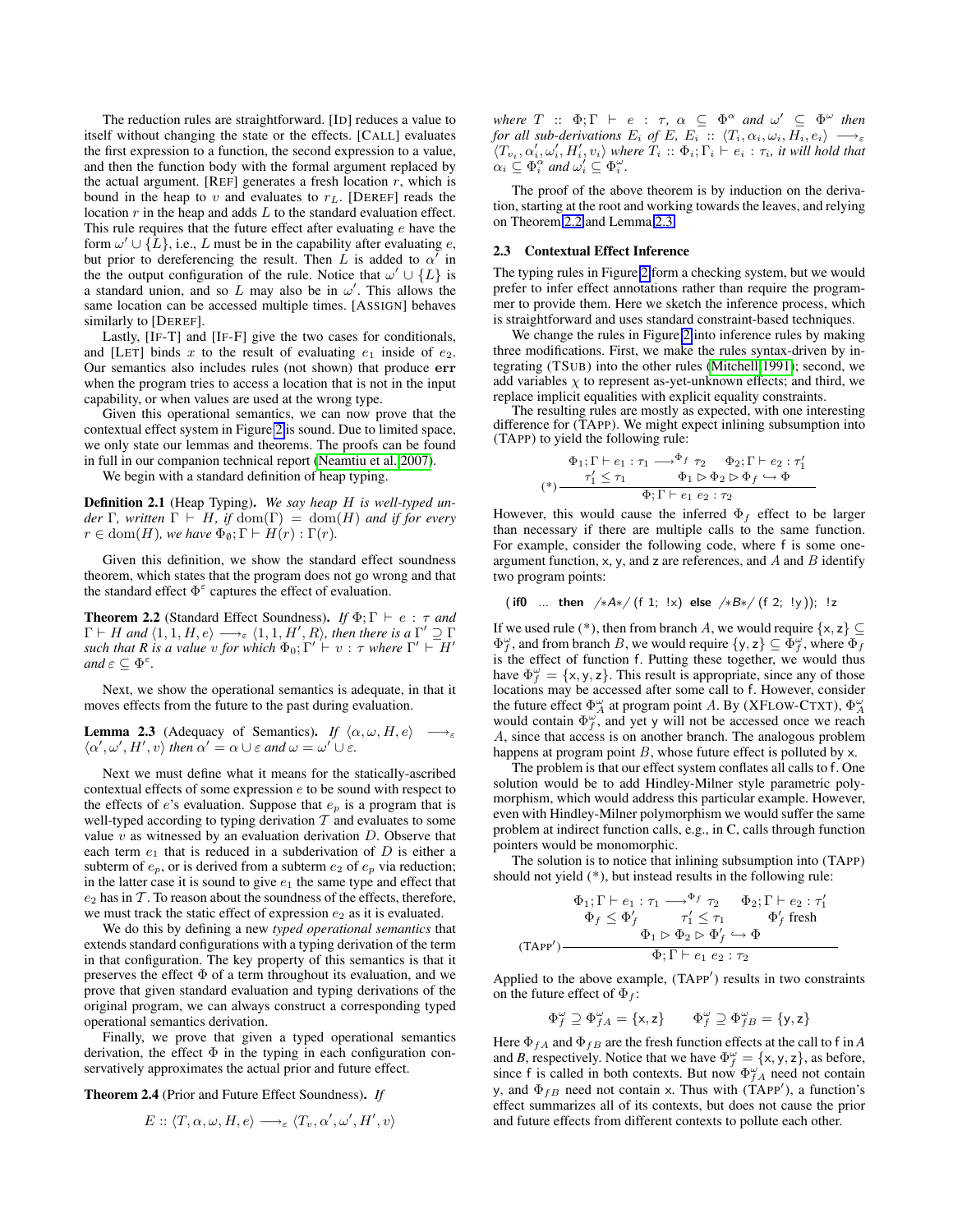

<span id="page-4-1"></span>Figure 4. High-level structure of the vsftpd server

To perform type inference, we apply our inference rules, viewing them as generating the *constraints* C in their hypotheses, given by the following grammar:

$$
C ::= \tau \leq \tau' | \Phi \leq \Phi' | \Phi_1 \rhd \Phi_2 \hookrightarrow \Phi
$$

We can then solve the constraints by performing graph reachability to find, for each variable  $\chi$ , the set of base effects  $\{L\}$  or 1 that reach it. In practice, these constraints can be solved very efficiently using a toolkit such as Banshee [\(Kodumal and Aiken 2005\)](#page-12-11), which also can be used to build a context-sensitive version of inference using context-free language reachability [\(Pratikakis et al. 2006\)](#page-12-8).

#### <span id="page-4-0"></span>3. Transactional Version Consistency for DSU

In prior work we developed Ginseng, a dynamic software updating (DSU) system for C programs [\(Neamtiu et al. 2006;](#page-12-5) [Stoyle et al.](#page-12-6) [2007\)](#page-12-6). To use Ginseng, programmers construct *dynamic patches* that contain new or updated functions and data. Ginseng applies these patches to the running program, and then subsequent function calls and data accesses apply to the new versions. A key novelty of Ginseng is that it ensures dynamic updates do not violate type safety while still allowing patches to change function and data types [\(Neamtiu et al. 2006;](#page-12-5) [Stoyle et al. 2007\)](#page-12-6), which is often necessary [\(Baumann et al. 2007;](#page-12-12) [Neamtiu et al. 2005\)](#page-12-13).

However, while type safety is important, it is only one aspect of program correctness. In this section we introduce *transactional version consistency* (TVC), a new property that lets programmers reason more easily about the safety of updates, and show how contextual effects can enforce TVC.

To illustrate the problem with an example, consider Figure [4,](#page-4-1) which sketches the structure of vsftpd, an FTP server which we have dynamically updated using Ginseng [\(Neamtiu et al. 2006\)](#page-12-5). For the moment, ignore the  $tx\{\}$  annotations in the code. In this program, main (lines 1–5) first calls accept loop, whose body (lines 19–30) contains an infinite loop. Each iteration of the loop accepts a connection request (line 23) and forks a child process to handle the requested session (line 24). If forking succeeds, the child returns (line 26) to main, which initializes the session's log (line 3, function not shown) and processes the session (line 4) by calling handle\_sess (lines 7-18). In turn, handle\_sess processes client commands until the session is closed. We show one command processor, handle list (lines 32–36), which is called on line 13. This function creates a log entry (line 33) that is flushed when processing is finished (line 35).

Consider the following update, inspired by actual changes to vsftpd. Rather than flush the log entry at the end of each command processing function (like handle list), the update changes the code to do so in handle sess instead, e.g., the call to log log on line 35 is moved to line 15. Once this update is applied, the next iteration of the loop will execute the new version of the code.<sup>[1](#page-4-2)</sup>

This update is type safe, but notice that its behavior may be incorrect depending on where it occurs. Suppose Ginseng applies the update after line 15, meaning that future calls to handle list and the handle sess loop body go to the new version. Then everything happens correctly: we have just called the old version of handle list, so logging occurred, and we finish executing the old version of the handle sess loop, and thus do not call log log. The next iteration uses all new code, and so logging continues as usual.

In contrast, suppose the update was applied at line 11. At this point we are executing the old handle sess, but we will call the *new* handle\_list, which no longer calls log\_log. Moreover, handle\_list returns to its caller, i.e., the old handle sess, which also does not call log\_log. Thus no log entry is produced for the command.

This example reveals a violation of what we call *version consistency*: due to the timing of the update, we execute part old code and part new code, and the overall result is inconsistent. It is easy to construct other problematic updates that violate program semantics in various ways depending where the update is applied.

Prior to the current work, we maintained version consistency in Ginseng by only allowing updates at programmer-specified positions. In vsftpd, we chose update points on lines 16 and 28, at the end of the connection acceptance and request processing code, just prior to the next iteration of the loop. However, this approach of having one or two well-placed update points may result in less *update availability*, meaning it may take longer for updates to occur once submitted to the program. While this may be reasonable for single-threaded programs with low-latency event processing code, in a multi-threaded program—like an operating system or embedded system—the problem could be quite serious. In particular, we would have to require that all threads reach their update points simultaneously for an update to take place. Since this is unlikely to happen naturally, we could treat update points as synchronization barriers, waiting until all threads have blocked before applying the update [\(Stoyle et al. 2007\)](#page-12-6). However, this will degrade service while waiting for threads to block, and at worst could introduce deadlock.

#### <span id="page-4-3"></span>3.1 Version Consistency via Contextual Effects

To increase update availability while ensuring version consistency, we draw inspiration from recent work on making multi-threaded programming simpler by using *atomic blocks* [\(Harris and Fraser](#page-12-14) [2003\)](#page-12-14). The key benefit of atomic blocks is that the programmer can consider them in isolation, because the language guarantees they will be serializable with respect to the rest of the computation.

Analogously, we allow programmers to specify *transactions* within their code, and we enforce *transactional version consistency* (TVC), meaning that transactions execute as if they were entirely the old version or entirely the new version, no matter where an update actually occurs. For example, in Figure [4,](#page-4-1) we have marked the bodies of the two event-processing loops as transactions by placing them within tx{} blocks (lines 10 and 22), and thus the programmer can consider updates as occurring at lines 10 or 16 in handle sess or lines 22 or 28 in accept loop, which are equivalent to the manually specified locations we used earlier.

<span id="page-4-2"></span><sup>1</sup> Updates to functions in Ginseng take effect the next time the function is called. To update the body of a long-running loop, programmers specify the loop should be treated as a tail-recursive function, which can then be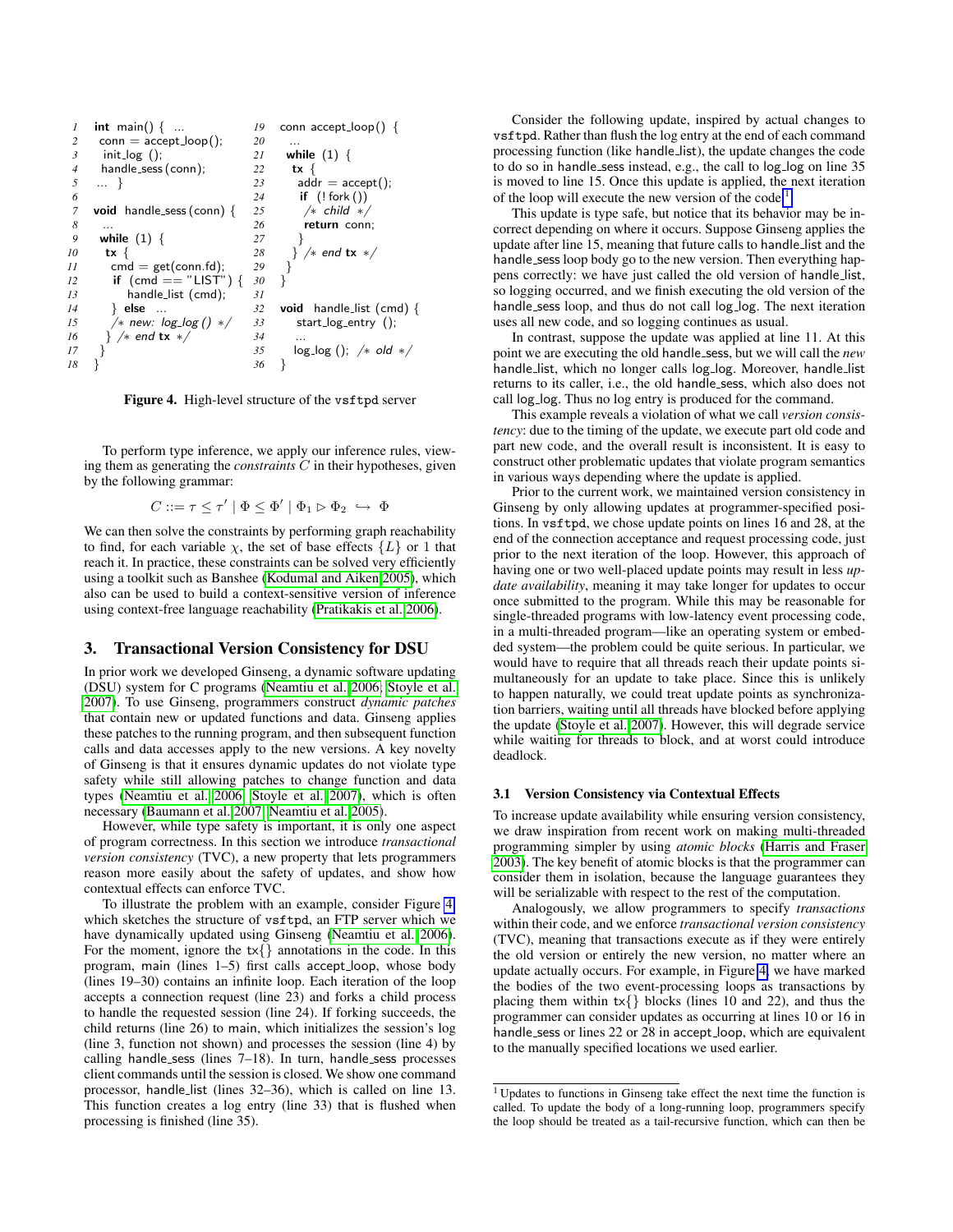| $1 \mid$ |                | // $\{f\} = \alpha$                    | $\{v, g\} = \omega$ |  |
|----------|----------------|----------------------------------------|---------------------|--|
|          |                | 2   v $:= 2;$ (*) $\frac{7}{7}$ {f, v} | $\{ {\bf g} \}$     |  |
|          | $3 \mid g()$ ; | $//$ {f, v, g}                         |                     |  |

<span id="page-5-0"></span>Figure 5. A sample transaction

We can use contextual effects to enforce TVC while still allowing updates to occur within transactions. To see how, consider the code snippet in Figure [5.](#page-5-0) Comments show the prior and future effects after each statement, where we include both locations accessed and functions called in effects. Suppose we are running this code within a transaction and have just executed line 2, marked with a star, when an update becomes available. At this point the transaction has called f and written to  $v (\alpha = \{f, v\})$ , and will call g in the future ( $\omega = \{g\}$ ). Consider the possible outcomes depending on the effect  $\varepsilon$  of the update, where an update's effect consists of the set of functions and global variables that it adds or changes.

- 1. If  $\alpha \cap \varepsilon = \emptyset$ , e.g., the update only modifies  $g(\varepsilon = \{g\})$ , then the update is safe. In our example, this would result in using the new versions of f and v, which are the same as the old versions, with the new version of g. It is as if we applied the update at the beginning of the transaction, and the entire transaction runs under the new version.
- 2. If  $\omega \cap \epsilon = \emptyset$ , e.g., the update only modifies  $f(\epsilon) = \{f\}$ , then the update is also safe. In our example, this would result in using the old versions of f, v, and g. Notice that although we have called f ( $\alpha \cap \epsilon \neq \emptyset$ ), we never call it again after the update. It is as if we applied the update at the end of the transaction, and the whole transaction runs under the old version.
- 3. If  $\alpha \cap \epsilon \neq \emptyset$  and  $\omega \cap \epsilon \neq \emptyset$ , e.g., the update modifies f and g, then we cannot apply the update, because that would result in using some old code (f) and some new code (g).

Putting these together, we can apply an update with effect  $\varepsilon$  anywhere in a transaction such that  $\alpha \cap \varepsilon = \emptyset$  or  $\omega \cap \varepsilon = \emptyset$ , where  $\alpha$ and  $\omega$  are the prior and future effects at the update point.

Our transactions are enforced using statically-determined contextual effects as defined in Section [2.](#page-1-0) Alternatively, we could log a transaction's actual effects at run-time and use these to check version consistency. Similar to common implementations of transactional memory [\(Harris and Fraser 2003;](#page-12-14) [Herlihy and Moss 1993\)](#page-12-15), we could optimistically apply an update when it becomes available, and then commit it or roll it back at the end of a transaction depending how the transaction's effect intersects with the effect of the update. This might improve update availability, since contextual effects are conservative approximations of the actual run-time effects. Nevertheless, we believe the benefits of a static approach outweigh the drawbacks. First, the static approach does not pay the overhead of logging, which is unnecessary most of the time since updates are infrequent. Second, there are no restrictions on the use of I/O within transactions; notice that network I/O occurs in both transactions in Figure [4.](#page-4-1) The optimistic approach generally must avoid I/O in transactions to properly roll back if version consistency is violated.

## 3.2 Syntax

Figure [6](#page-5-1) presents Proteus-tx, which extends the language from Section [2](#page-1-0) to model transactionally version-consistent dynamic updates, adapting the ideas of Proteus, our prior dynamic updating calculus [\(Stoyle et al. 2007\)](#page-12-6). A Proteus-tx program is a definition d,

| Definitions     | d.               | $\mathbf{m}$              | main $e$                                                                                                    |
|-----------------|------------------|---------------------------|-------------------------------------------------------------------------------------------------------------|
|                 |                  |                           | var $g = v$ in d                                                                                            |
|                 |                  |                           | fun $f(x) = e$ in d                                                                                         |
| Expressions     |                  |                           | $e$ ::= $v  x $ let $x = e$ in $e   e e$                                                                    |
|                 |                  |                           | if0 $e$ then $e$ else $e$                                                                                   |
|                 |                  |                           | ref $e \mid e \mid e := e$                                                                                  |
|                 |                  |                           | tx e   update $\alpha, \omega$                                                                              |
| Values          | $\boldsymbol{v}$ | $\mathbf{m} = \mathbf{m}$ | $n \mid z$                                                                                                  |
| Effects         |                  |                           | $\alpha, \omega, \varepsilon \quad ::= \quad \emptyset \mid 1 \mid \{z\} \mid \varepsilon \cup \varepsilon$ |
| Global symbols  | $f, g, z \in$    |                           | $GS \nu m$                                                                                                  |
|                 |                  |                           |                                                                                                             |
| Dynamic updates |                  | $upd \t ::=$              | $\{chq, add\}$                                                                                              |
| Additions       |                  |                           | $add \in GSym \rightarrow (\tau \times b)$                                                                  |
| Changes         |                  |                           | $chq \in GSym \rightarrow (\tau \times b)$                                                                  |
| <b>Bindings</b> | b                | $\mathbf{m}$              | $v \mid \lambda x.e$                                                                                        |

<span id="page-5-1"></span>Figure 6. Proteus-tx syntax, effects, and updates

which consists of an expression main  $e$ , possibly preceded by definitions of *global symbols*, written f, g, or z and drawn from a set GSym. The definition var  $g = v$  in d binds mutable variable g to v within the scope of d, and the definition fun  $f(x) = e$  in d binds f to a (possibly-recursive) function with formal parameter  $x$ and body e.

Expressions e in Proteus-tx have several small differences from the language of Figure [1.](#page-1-1) We add global symbols z to the set of values  $v$ . We also remove anonymous lambda bindings to keep things simpler, for reasons discussed in Section [3.4.](#page-6-0) To mark transactions, we add a form  $tx e$  for a transaction whose body is  $e$ .

We specify program points where dynamic updates may occur with the term update<sup> $\alpha, \bar{\omega}$ </sup>, where the annotations  $\alpha$  and  $\omega$  specify the prior and future effects at the update point, respectively. When evaluation reaches update $\alpha, \omega$ , an available update is applied if its contents do not conflict with the future and prior effect annotations; otherwise evaluation proceeds without updating.

A *dynamic update* upd consists of a pair of partial functions chg and add that describe the changes and additions, respectively, of global symbol bindings. The range of these functions is pairs  $(\tau, b)$ , where  $b$  is the new or replacement value (which may be a function  $\lambda x.e$ ) and  $\tau$  is its type. Note that Proteus-tx disallows type-altering updates, though Section [3.6](#page-8-0) explains how they can be supported by employing ideas from our earlier work [\(Stoyle et al. 2007\)](#page-12-6). Also, although our implementation allows state initialization functions, for simplicity we do not model them in Proteus-tx.

Finally, effects in Proteus-tx consist of sets of global symbol names z, which represent either a dereference of or assignment to z (if it is a variable) or a call to z (if it is a function name). Because updates in Proteus-tx can only change global symbols (and do not read or write through their contents), we can ignore the effects of the latter (we use syntax ref e instead of ref  $\overline{L}$  e).

## 3.3 Typing

Figure [7](#page-6-1) extends the core contextual effect typing rules from Fig-ure [2](#page-2-0) to Proteus-tx. The first three rules define the judgment  $\Gamma \vdash d$ , meaning definition  $d$  is well-typed in environment  $\Gamma$ . (TMAIN) types  $e$  in  $\Gamma$ , where  $e$  may have any effect and any type. (TDVAR) types the value  $v$ , which has the empty effect (since it is a value), and then types  $d$  with g bound to a reference to  $v$  labeled with effect {g}. The last definition rule, (TDFUN), constructs a new environment  $\Gamma'$  that extends  $\Gamma$  with a binding of f to the function's type. The function body  $e$  is type checked in  $\Gamma'$ , to allow for recursive calls. This rule also requires that f appear in all components of the function's effect  $\Phi$ , written  $\{f\} \subseteq \Phi$ . We add f to the prior effect because f must have been called for its entry to be reached. We add f to the current effect so that it is included in the effect at a call site.

updated using the normal function update mechanism. Thus the update takes effect at the next iteration of the loop [\(Neamtiu et al. 2006\)](#page-12-5).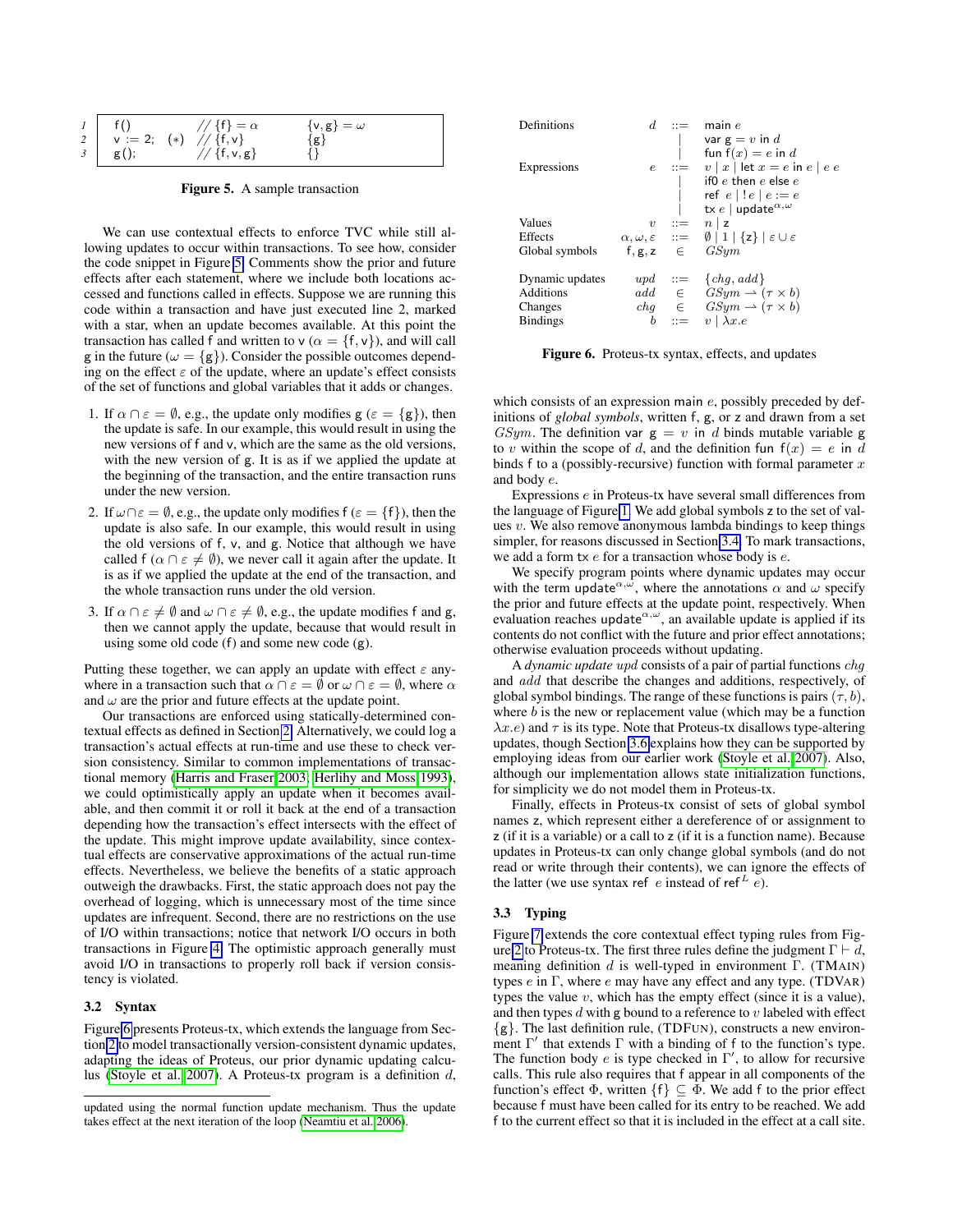(TDVAR) 
$$
\frac{\Phi; \Gamma \vdash e : \tau}{\Gamma \vdash \text{main } e}
$$
  
\n(TDVAR) 
$$
\frac{\Phi_{\emptyset}; \Gamma \vdash v : \tau \quad \Gamma, \mathbf{g} : \text{ref}^{\{g\}} \tau \vdash d}{\Gamma \vdash \text{var } \mathbf{g} = v \text{ in } d}
$$
  
\n
$$
\Gamma' = \Gamma, \mathbf{f} : \tau \longrightarrow^{\Phi} \tau' \quad \Phi; \Gamma', x : \tau \vdash e : \tau'
$$
  
\n(TDFUN) 
$$
\frac{\Gamma' \vdash d}{\Gamma \vdash \text{fun } \mathbf{f}(x) = e \text{ in } d}
$$
  
\n(TGVAR) 
$$
\frac{\Gamma(\mathbf{f}) = \tau}{\Phi_{\emptyset}; \Gamma \vdash \mathbf{f} : \tau}
$$
  
\n(TUPDATE) 
$$
\frac{\Phi^{\alpha} \subseteq \alpha' \quad \Phi^{\omega} \subseteq \omega'}{\Phi; \Gamma \vdash \text{update}^{\alpha', \omega'} : \text{int}}
$$
  
\n(TTRANSACT) 
$$
\frac{\Phi_1; \Gamma \vdash e : \tau \quad \Phi^{\alpha} \subseteq \Phi_1^{\alpha} \quad \Phi^{\omega} \subseteq \Phi_1^{\omega}}{\Phi; \Gamma \vdash \text{tx } e : \tau}
$$

<span id="page-6-1"></span>Figure 7. Proteus-tx typing (extends Figure [2\)](#page-2-0)

Lastly, we add f to the future effect because f is on the call stack and we consider its continued execution to be an effect. Note that this prohibits updates to main(), which is always on the stack. However, we can solve this problem by extracting portions of main() into separate functions, which can then be updated; Ginseng provides support to automate this process [\(Neamtiu et al. 2006\)](#page-12-5). The next rule, (TGVAR), types global variables, which are bound in Γ. The last two rules type the dynamic updating-related elements of Proteus-tx. (TUPDATE) types update by checking that its prior and future effect annotations are supersets of (and thus conservatively approximate) the prior and future effects of the context.

Finally, (TTRANSACT) types transactions. A key design choice here is deciding how to handle nested transactions. In (TTRANS-ACT), we include the prior and future effects of  $\Phi$ , from the outer context, into those of  $\Phi_1$ , from the transaction body. This ensures that an update within a child transaction does not violate version consistency of its parent. However, we do not require the reverse the components of  $\Phi_1$  need not be included in  $\Phi$ . This has two consequences. First, sequenced transactions are free to commit independently. For example, consider the following code

$$
tx \{ tx \{ /*A*/ \}; /*B*/tx \{ /*C*/ \} \}
$$

According to (TTRANSACT), the effect at  $B$  is included in the prior and future effects of  $C$  and  $A$ , respectively, but not the other way around. Thus neither transaction's effect propagates into the other, and therefore does not influence any update operations in the other.

The second consequence is that version consistency for a parent transaction ignores the effects of its child transactions. This resembles *open nesting* in concurrency transactions [\(Ni et al. 2007\)](#page-12-16). For example, suppose in the code above that A and C contain calls to a hash table T. Without the inner transaction markers, an update to  $T$  available at  $B$  would be rejected, because due to  $A$  it would overlap with the prior effect, and due to  $C$  it would overlap with the future effect. With the inner transactions in place, however, the update would be allowed. As a result, the parent transaction could use the old version of the hash table in A and the new version in C.

This treatment of nested transactions makes sense when inner transactions contain code whose semantics is largely independent of the surrounding context, e.g., the abstraction represented by a hash table is independent of where, or how often, it is used. [Bau](#page-12-12)[mann et al.](#page-12-12) [\(2007\)](#page-12-12) have applied this semantics to successfully partition dynamic updates to the K42 operating system into independent, object-sized chunks. While we believe open nesting makes

sense, we can see circumstances in which closed nesting might be more natural, so we expect to refine our approach with experience.

## <span id="page-6-0"></span>3.4 Operational Semantics

Figure [8](#page-7-0) defines a small-step operational semantics that reduces configurations  $\langle n; \Sigma; H; e \rangle$ , where *n* defines the current program version (a successful dynamic update increments  $n$ ),  $\Sigma$  is the *transaction stack* (explained shortly),  $H$  is the heap, and  $e$  is the active program expression. Reduction rules have the form  $\langle n; \Sigma; H; e \rangle \longrightarrow_{\eta} \langle n'; \Sigma'; H'; e' \rangle$ , where the event  $\eta$  on the arrow is either  $\mu$ , a dynamic update that occurred (discussed below), or  $\varepsilon$ , the effect of the evaluation step.

In our semantics, heaps map references  $r$  and global variables  $z$ to triples  $(\tau, b, \nu)$  consisting of a type  $\tau$ , a binding b (defined in Figure [6\)](#page-5-1), and a *version set* ν. The first and last components are relevant only for global symbols; the type  $\tau$  is used to ensure that dynamic updates do not change the types of global bindings, and the version set  $\nu$  contains all the program versions up to, and including, the current version since the corresponding variable was last updated. When an update occurs, new or changed bindings are given only the current version, while all other bindings have the current version added to their version set (i.e., we preserve the fact that the same binding was used in multiple program versions).

As evaluation proceeds, we maintain a transaction stack  $\Sigma$ , which is a list of pairs  $(n, \sigma)$  that track the currently active transactions. Here  $n$  is the version the program had when the transaction began, and  $\sigma$  is a *trace*. A trace is a set of pairs  $(z, \nu)$ , each of which represents a global symbol access paired with its version set at the time of use. The traces act as a log of dynamic events, and we track them in our semantics so we can prove that all global symbols accessed in a transaction come from the same version.

To evaluate a program d, we first compute  $C(\emptyset, d)$  using the function  $C$  shown at the top of Figure [8,](#page-7-0) which yields a pair  $H$ ;  $e$ . This function implicitly uses the types derived by typing  $d$  using the rules in Figure [7.](#page-6-1) Then we begin regular evaluation in the configuration  $\langle 0; (0, \emptyset); H; e \rangle$ , i.e., we evaluate e at version 0, with initial transaction stack  $(0, \emptyset)$ , and with the declared bindings H. This causes the top-level expression  $e$  in main  $e$  to be treated as if it were enclosed in a transaction block.

The first several reduction rules in Figure [8](#page-7-0) are straightforward. [LET], [REF], [DEREF], [ASSIGN], [IF-T], and [IF-F] are small-step versions of the rules in Figure [3,](#page-2-1) though normal references no longer have effects. None of these rules affects the current version or transaction stack. [CONG] is standard.

[GVAR-DEREF], [GVAR-ASSIGN], and [CALL] each have effect  $\{z\}$  and add  $(z, \nu)$  to the current transaction's trace, where  $\nu$  is z's current version set. Notice that [CALL] performs dereference and application in one step, finding z in the heap and performing substitution. Since dynamic updates modify heap bindings, this ensures that every function call is to the most recent version. Notice that although both functions and variables are stored in the heap, we assign regular function types to functions ((TDFUN) in Figure [7\)](#page-6-1) so that they cannot be assigned to within a program. Including  $\lambda$ terms in the expression language would either complicate function typing or make it harder to define function updates so we omit them to keep things simpler.

The next several rules handle transactions. [TX-START] pushes the pair  $(n, \emptyset)$  onto the right of the transaction stack, where n is the current version and  $\emptyset$  is the empty trace. The expression tx  $e$  is reduced to intx e, which is a new form that represents an activelyevaluating transaction. The form intx e does not appear in source programs, and its type rule matches that of tx e (see Figure [9\)](#page-8-1).

Next, [TX-CONG-1] and [TX-CONG-2] perform evaluation within an active transaction intx  $e$  by reducing  $e$  to  $e'$ . The latter rule applies if e's reduction does not include an update, in which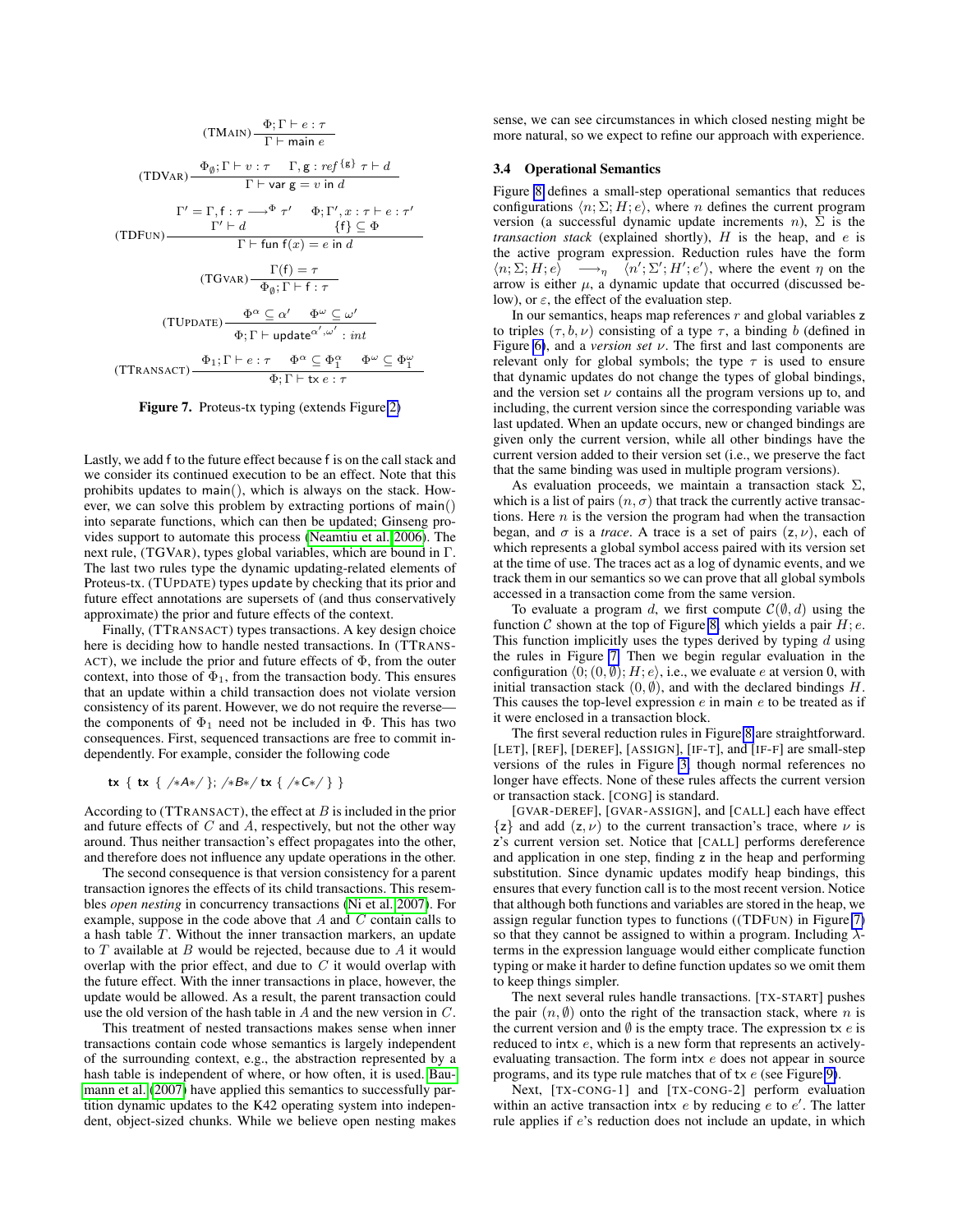| Definitions<br>Heaps<br>Version sets<br>Traces<br><b>Transaction stacks</b><br>Expressions<br>Events<br><b>Update Direction</b><br><b>Update Bundles</b> | $\nu$<br>$\sigma$<br>Σ<br>$\epsilon$<br>$\eta$<br>dir<br>$\mu$                                                   | $\mathbf{m}$<br>$\mathbf{H} = \mathbf{H}$<br>$\mathbf{r} = \mathbf{r}$<br>$\mathbf{r} =$ | $H \quad ::= \quad \emptyset \mid r \mapsto (\cdot, b, \nu), H$<br>$z \mapsto (\tau, b, \nu), H$<br>$ ::= \emptyset   \{n\} \cup \nu$<br>$ ::= \emptyset   (z, \nu) \cup \sigma$<br>$\emptyset$   $(n, \sigma)$ , $\Sigma$<br>$\ldots$   $r$   intx $e$<br>$\varepsilon \mid \mu$<br>$\therefore = \; bck \mid fwd$<br>(upd, dir) | Compilation<br>$C(H; \text{main } e)$<br>$\mathcal{C}(H; \text{var } g = v \text{ in } d) = \mathcal{C}(H, g \mapsto (\tau, v, \{0\}); d)$<br><b>Evaluation Contexts</b><br>$\mathbb{E}$ ::= $[$ $]$ $\mathbb{E} e$ $\mathbb{P} v$ $\mathbb{E}$ $ $ let $x = \mathbb{E}$ in $e$<br>ref $\mathbb{E}$   ! $\mathbb{E}$   $\mathbb{E} := e   r := \mathbb{E}   g := \mathbb{E}$<br>if 0 $E$ then $e$ else $e$ | $= H: e$ | $\mathcal{C}(H; \text{fun } f(x) = e \text{ in } d) = \mathcal{C}(H, f \mapsto (\tau \longrightarrow^{\Phi} \tau', \lambda x.e, \{0\}); d)$ |
|----------------------------------------------------------------------------------------------------------------------------------------------------------|------------------------------------------------------------------------------------------------------------------|------------------------------------------------------------------------------------------|-----------------------------------------------------------------------------------------------------------------------------------------------------------------------------------------------------------------------------------------------------------------------------------------------------------------------------------|------------------------------------------------------------------------------------------------------------------------------------------------------------------------------------------------------------------------------------------------------------------------------------------------------------------------------------------------------------------------------------------------------------|----------|---------------------------------------------------------------------------------------------------------------------------------------------|
| Computation                                                                                                                                              |                                                                                                                  |                                                                                          |                                                                                                                                                                                                                                                                                                                                   |                                                                                                                                                                                                                                                                                                                                                                                                            |          |                                                                                                                                             |
| [LET]                                                                                                                                                    |                                                                                                                  |                                                                                          | $\langle n;(n',\sigma);H;\mathsf{let}\;x=v\;\mathsf{in}\;e\rangle\longrightarrow_{\mathfrak{g}}\langle n;(n',\sigma);H;e[x\mapsto v]\rangle$                                                                                                                                                                                      |                                                                                                                                                                                                                                                                                                                                                                                                            |          |                                                                                                                                             |
| [REF]                                                                                                                                                    |                                                                                                                  |                                                                                          | $\langle n:(n',\sigma),H:\mathsf{ref}\;v\rangle \longrightarrow_{\emptyset} \langle n:(n',\sigma),H r\mapsto (.,v,\emptyset) :r\rangle$                                                                                                                                                                                           |                                                                                                                                                                                                                                                                                                                                                                                                            |          | $r \notin \text{dom}(H)$                                                                                                                    |
| [DEREF]                                                                                                                                                  | $\langle n; (n', \sigma), H; !\, r \rangle \longrightarrow_{\mathfrak{g}} \langle n; (n', \sigma), H; v \rangle$ |                                                                                          |                                                                                                                                                                                                                                                                                                                                   |                                                                                                                                                                                                                                                                                                                                                                                                            |          | $H(r) = (\cdot, v, \emptyset)$                                                                                                              |
| [ASSIGN]                                                                                                                                                 |                                                                                                                  |                                                                                          | $\langle n; (n', \sigma); H; r := v \rangle \longrightarrow_{\emptyset} \langle n; (n', \sigma); H[r \mapsto (\cdot, v, \emptyset)]; v \rangle$                                                                                                                                                                                   |                                                                                                                                                                                                                                                                                                                                                                                                            |          | $r \in \text{dom}(H)$                                                                                                                       |
|                                                                                                                                                          |                                                                                                                  |                                                                                          | [IF-T] $\langle n; (n', \sigma); H;$ if0 0 then $e_1$ else $e_2 \rangle \longrightarrow_{\mathfrak{g}} \langle n; (n', \sigma); H; e_1 \rangle$                                                                                                                                                                                   |                                                                                                                                                                                                                                                                                                                                                                                                            |          |                                                                                                                                             |
| $[IF-F]$                                                                                                                                                 |                                                                                                                  |                                                                                          | $\langle n; (n', \sigma); H; \text{ if} 0 \ n'' \text{ then } e_1 \text{ else } e_2 \rangle \longrightarrow_{\emptyset} \langle n; (n', \sigma); H; e_2 \rangle$                                                                                                                                                                  |                                                                                                                                                                                                                                                                                                                                                                                                            |          | $n'' \neq 0$                                                                                                                                |
| [CONG]                                                                                                                                                   |                                                                                                                  |                                                                                          | $\langle n; \Sigma; H; \mathbb{E}[e] \rangle \longrightarrow_n \langle n'; \Sigma'; H'; \mathbb{E}[e'] \rangle$                                                                                                                                                                                                                   |                                                                                                                                                                                                                                                                                                                                                                                                            |          | $\langle n; \Sigma; H; e \rangle \longrightarrow_n \langle n'; \Sigma'; H'; e' \rangle$                                                     |
| $[GVAR-DEREF]$                                                                                                                                           |                                                                                                                  |                                                                                          | $\langle n; (n', \sigma); H; !z \rangle \longrightarrow_{\{z\}} \langle n; (n', \sigma \cup (z, \nu)); H; v \rangle$                                                                                                                                                                                                              |                                                                                                                                                                                                                                                                                                                                                                                                            |          | $H(z) = (\tau, v, \nu)$                                                                                                                     |
| $[GVAR-ASSIGN]$                                                                                                                                          |                                                                                                                  |                                                                                          | $\langle n; (n', \sigma); H; \mathsf{z} := v \rangle \longrightarrow_{\{\mathsf{z}\}} \langle n; (n', \sigma \cup (\mathsf{z}, \nu)); H[\mathsf{z} \mapsto (\tau, v, \nu)]; v \rangle$                                                                                                                                            |                                                                                                                                                                                                                                                                                                                                                                                                            |          | $H(z) = (\tau, v', \nu)$                                                                                                                    |
|                                                                                                                                                          |                                                                                                                  |                                                                                          | [CALL] $\langle n; (n', \sigma); H; z \ v \rangle \longrightarrow_{\{z\}} \langle n; (n', \sigma \cup (z, \nu)); H; e[x \mapsto v] \rangle$                                                                                                                                                                                       |                                                                                                                                                                                                                                                                                                                                                                                                            |          | $H(z) = (\tau, \lambda x.e, \nu)$                                                                                                           |
| $[TX-STATET]$                                                                                                                                            |                                                                                                                  |                                                                                          | $\langle n; (n', \sigma); H; \forall x \in \rangle \longrightarrow_{\emptyset} \langle n; (n', \sigma), (n, \emptyset); H; \text{intx} \in \rangle$                                                                                                                                                                               |                                                                                                                                                                                                                                                                                                                                                                                                            |          |                                                                                                                                             |
| $[TX-CONG-1]$                                                                                                                                            |                                                                                                                  |                                                                                          | $\langle n;(n'',\sigma),\Sigma;H;{\rm intx\ e}\rangle \longrightarrow_{\mu} \langle n';\mathcal{U}[(n'',\sigma)]_{n'}^{\mu},\Sigma';H';{\rm intx\ e'}\rangle$                                                                                                                                                                     |                                                                                                                                                                                                                                                                                                                                                                                                            |          | $\langle n; \Sigma; H; e \rangle \longrightarrow_{\mu} \langle n'; \Sigma'; H'; e' \rangle$                                                 |
| $[TX-CONG-2]$                                                                                                                                            |                                                                                                                  |                                                                                          | $\langle n; \Sigma; H; \text{intx } e \rangle \longrightarrow_{\emptyset} \langle n'; \Sigma'; H'; \text{intx } e' \rangle$                                                                                                                                                                                                       |                                                                                                                                                                                                                                                                                                                                                                                                            |          | $\langle n; \Sigma; H; e \rangle \longrightarrow_{\varepsilon} \langle n'; \Sigma'; H'; e' \rangle$                                         |
|                                                                                                                                                          |                                                                                                                  |                                                                                          | [TX-END] $\langle n; ((n', \sigma'), (n'', \sigma'')); H; \text{intx } v \rangle \longrightarrow_{\emptyset} \langle n; (n', \sigma'); H; v \rangle$                                                                                                                                                                              |                                                                                                                                                                                                                                                                                                                                                                                                            |          | $traceOK(n'', \sigma'')$                                                                                                                    |
| [UPDATE]                                                                                                                                                 |                                                                                                                  |                                                                                          | $\langle n;(n',\sigma);H; \mathsf{update}^{\alpha,\omega} \rangle \longrightarrow_{(upd,dir)} \langle n+1;\mathcal{U}[(n',\sigma)]^{upd,dir}_{n+1};\mathcal{U}[H]^{upd}_{n+1};1 \rangle$                                                                                                                                          |                                                                                                                                                                                                                                                                                                                                                                                                            |          | $updateOK(upd, H, (\alpha, \omega), dir)$                                                                                                   |
| $[NO-UPDATE]$                                                                                                                                            |                                                                                                                  |                                                                                          | $\langle n;(n',\sigma);H;$ update $\alpha,\omega \rangle \longrightarrow_{\alpha} \langle n;(n',\sigma);H;0 \rangle$                                                                                                                                                                                                              |                                                                                                                                                                                                                                                                                                                                                                                                            |          |                                                                                                                                             |
|                                                                                                                                                          |                                                                                                                  |                                                                                          |                                                                                                                                                                                                                                                                                                                                   |                                                                                                                                                                                                                                                                                                                                                                                                            |          |                                                                                                                                             |

Update Safety

 $u$ pdateOK (upd, H,  $(\alpha, \omega)$ , dir) =  $dir = bck \Rightarrow \alpha \cap \text{dom}(upd^{chg}) = \emptyset$  $\wedge$  dir = fwd  $\Rightarrow$   $\omega \cap \text{dom}(upd^{chg}) = \emptyset$  $\wedge \quad \Gamma = types(H)$  $∧$   $\Gamma_{upd} = Γ, types(upd^{add})$  $\wedge \quad \forall z \mapsto (\tau, b, \cdot) \in upd^{chg}.$  $(\Phi_{\emptyset}; \Gamma_{upd} \vdash b : \tau \wedge \text{heapType}(\tau, z) = \Gamma(z))$  $\wedge \quad \forall z \mapsto (\tau, b, \cdot) \in upd^{add}.$  $(\Phi_{\emptyset}; \Gamma_{upd} \vdash b : \tau \wedge z \notin \text{dom}(H))$ 

Trace Safety  $\overline{traceOK(n, \sigma)} = (\forall (z, \nu) \in \sigma \ldotp n \in \nu)$ 

$$
U[(z \mapsto (\tau, b, \nu), H)]_n^{upd} = \begin{cases} z \mapsto (\tau, b', \{n\}), U[H]_n^{upd} \\ \text{if } upd^{chg}(z) \mapsto (\tau, b') \\ z \mapsto (\tau, b, \nu \cup \{n\}), U[H]_n^{upd} \\ \text{otherwise} \end{cases}
$$
  
\n
$$
U[(r \mapsto (\cdot, b, \emptyset), H)]_n^{upd} = (r \mapsto (\cdot, b, \emptyset)), U[H]_n^{upd}
$$
  
\n
$$
U[\emptyset]_n^{upd} = \{z \mapsto (\tau, b, \{n\}) \mid z \mapsto (\tau, b) \in upd^{add}\}
$$

| Heap Typing Environments                                                                                    |                                                                                               | <b>Trace Stack Updates</b>                                                    |                                                                                                                                                                        |
|-------------------------------------------------------------------------------------------------------------|-----------------------------------------------------------------------------------------------|-------------------------------------------------------------------------------|------------------------------------------------------------------------------------------------------------------------------------------------------------------------|
| $types(\emptyset) = \emptyset$                                                                              |                                                                                               | $\mathcal{U}[(n',\sigma)]^{upd,fwd}_n \quad = \quad (n',\sigma)$              |                                                                                                                                                                        |
| $heapType(\tau_1 \longrightarrow^{\Phi} \tau_2, z) = \tau_1 \longrightarrow^{\Phi} \tau_2 \quad z \in \Phi$ | $types(z \mapsto (\tau, b, \nu), H') = z : heapType(\tau, z), types(H')$                      | $\mathcal{U}[(n', \sigma)]_n^{upd, bck} = (n, \mathcal{U}_t[\sigma]_n^{upd})$ |                                                                                                                                                                        |
|                                                                                                             | $heapType(\tau, z) = ref^{\{z\}} \tau \quad \tau \neq (\tau_1 \longrightarrow^{\Phi} \tau_2)$ | $\mathcal{U}_{t}[\sigma]^{upd}_n$                                             | $= \{(z, \nu \cup \{n\} \mid z \notin \text{dom}(\text{upd}^{\text{chg}})\}\$<br>$\cup \{(\mathsf{z}, \nu) \mid \mathsf{z} \in \text{dom}(\text{upd}^{\text{chg}})\}\$ |

<span id="page-7-0"></span>

case the effect  $\varepsilon$  of reducing e is treated as  $\emptyset$  in the outer transaction. This corresponds to our model of transaction nesting, which does not consider the effects of inner transactions when updating outer transactions. Otherwise, if an update occurs, then [TX-CONG-1] applies, and we use the function  $U$  to update version numbers on the outermost entry of the transaction stack.  $U$  is discussed shortly.

The key property guaranteed by Proteus-tx, that transactions are version consistent, is enforced by [TX-END], which gets stuck unless trace  $OK(n'', \sigma'')$  holds. This predicate, defined just below the reduction rules, states that every element  $(z, \nu)$  in the transaction's trace  $\sigma''$  satisfies  $n'' \in \nu$ , meaning that when z was used, it could be attributed to version  $n''$ , the version of the transaction. If this

predicate is satisfied, [TX-END] strips off intx and pops the top (rightmost) entry on the transaction stack.

The last two rules handle dynamic updates. When update  $\alpha, \omega$ is in redex position, these rules try to apply an available update bundle  $\mu$ , which is a pair  $(upd, dir)$  consisting of an update (from Figure [6\)](#page-5-1) and a *direction* dir that indicates whether we should consider the update as occurring at the beginning or end of the transaction, respectively. If  $updateOK(upd, H, (\alpha, \omega), dir)$  is satisfied for some *dir*, then [UPDATE] applies and the update occurs. Otherwise [NO-UPDATE] applies, and the update must be delayed.

If [UPDATE] applies, we increment the program's version number and update the heap using  $\mathcal{U}[H]^{upd}_{n+1}$ , defined in the middle-right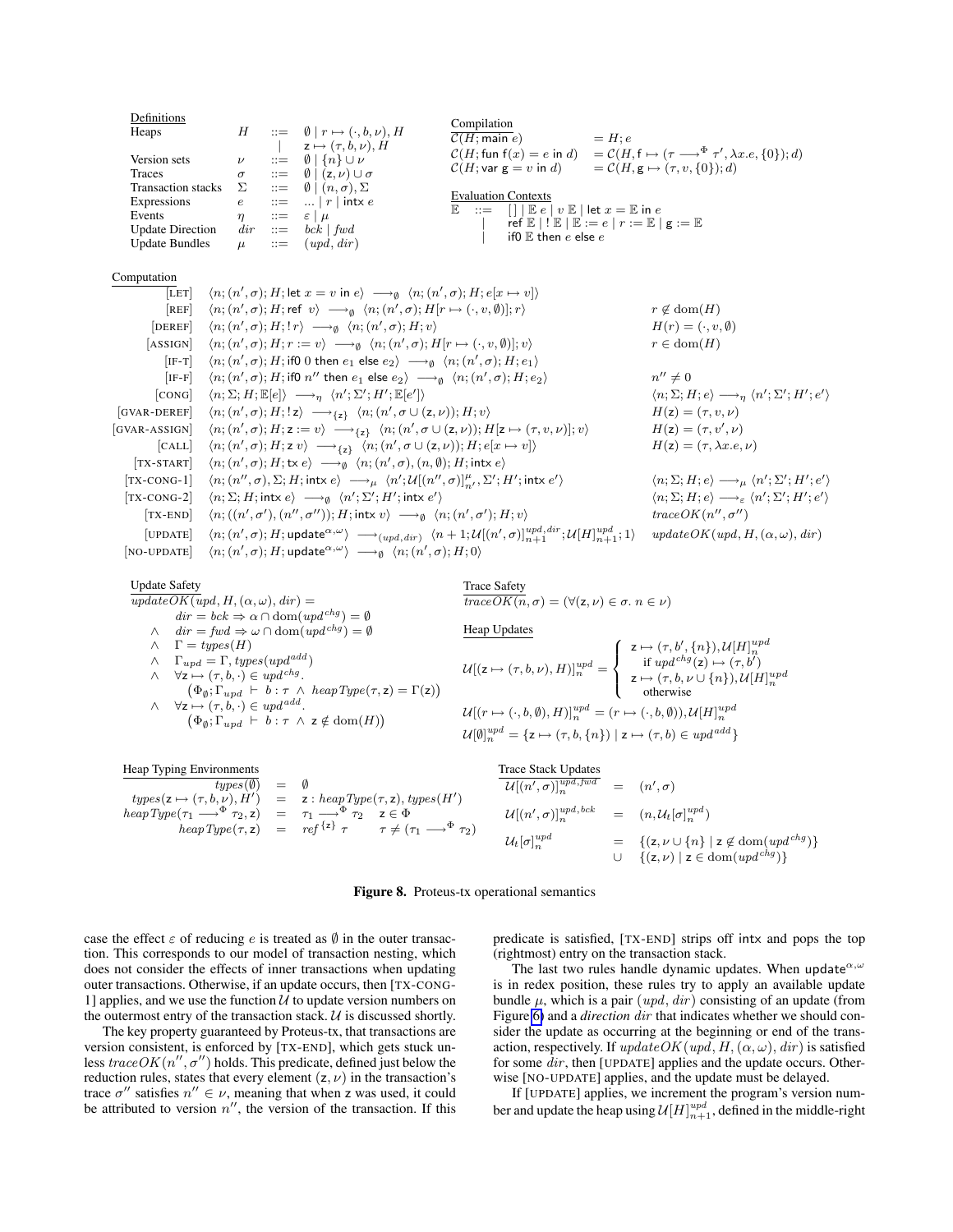Thtrans

\n
$$
\Phi_1; \Gamma \vdash e : \tau \quad \Phi^\alpha \subseteq \Phi_1^\alpha \quad \Phi^\omega \subseteq \Phi_1^\omega
$$
\n
$$
\Phi; \Gamma \vdash \text{intx } e : \tau
$$
\n
$$
\text{dom}(\Gamma) = \text{dom}(H)
$$
\n
$$
\forall z \mapsto (\tau \longrightarrow^{\Phi} \tau', \lambda x. e, \nu) \in H.
$$
\n
$$
\Phi; \Gamma, x : \tau \vdash e : \tau' \land \Gamma(z) = \tau \longrightarrow^{\Phi} \tau' \land z \in \Phi
$$
\n
$$
\forall z \mapsto (\tau, v, \nu) \in H. \quad \Phi_{\emptyset}; \Gamma \vdash v : \tau \land \Gamma(z) = \text{ref}^{\varepsilon} \tau \land z \in \varepsilon
$$
\n
$$
\forall r \mapsto (\cdot, v, \nu) \in H. \quad \Phi_{\emptyset}; \Gamma \vdash v : \tau \land \Gamma(r) = \text{ref}^{\varepsilon} \tau
$$
\n
$$
\forall z \mapsto (\tau, b, \nu) \in H. \quad n \in \nu
$$
\n
$$
n; \Gamma \vdash H
$$
\n
$$
\Phi', \mathcal{R}; H \vdash \Sigma
$$
\n
$$
\mathbf{f} \in \sigma \Rightarrow \mathbf{f} \in \alpha \qquad \mathbf{f} \in \sigma \Rightarrow \mathbf{f} \in \alpha
$$
\n
$$
\mathbf{f} \in \varepsilon \Rightarrow n \in \text{ver}(H, \mathbf{f}) \qquad \mathbf{f} \in \varepsilon \Rightarrow n \in \text{ver}(H, \mathbf{f})
$$
\n
$$
[\alpha; \varepsilon; \omega], \Phi', \mathcal{R}; H \vdash (n, \sigma), \Sigma
$$
\n
$$
\text{where } \text{ver}(H, \mathbf{f}) = \nu \text{ iff } H(\mathbf{f}) = (\tau, b, \nu)
$$

<span id="page-8-1"></span>Figure 9. Proteus-tx typing extensions for proving soundness

of Figure [8.](#page-7-0) This function replaces global variables and adds new bindings according to the update. New and replaced bindings' version sets contain only the current version, while unchanged bindings add the current version to their existing version sets.

The  $updateOK()$  predicate is defined just below the reduction rules in Figure [8.](#page-7-0) The first two conjuncts enforce the update safety requirement discussed in Section [3.1.](#page-4-3) There are two cases. If  $dir =$ bck, then we require that the update not intersect the prior effects, so that the update will appear to have happened at the beginning of the transaction. In this case, we need to update the version number of the transaction to be the new version, and any elements in the trace not modified by the update can have the new version added to their version sets, i.e., the past effect can be attributed to the new version. To do this, [UPDATE] applies the function  $\mathcal{U}[(n', \sigma)]_{n+1}^{upd, dir}$ , defined on the bottom right of Figure [8,](#page-7-0) with  $dir = bck$ . The update applies to outer transactions as well, and thus [TX-CONG-1] applies this same version number replacement process across the transaction stack.

In the other case, if  $dir = fwd$ , we require that the remainder of the transaction not be affected by the update, so the update will appear to have happened at the end of the transaction. In this case we need not modify the transaction stack, and hence  $\mathcal{U}[(n', \sigma)]_n^{upd, dir}$  with  $dir = fwd$  simply returns  $(n', \sigma)$ .

The remaining premises of  $updateOK()$  determine whether the update itself is well-formed: each replacement binding must have the same type as the original, and new and added bindings must type check in the context of the updated heap.

#### 3.5 Soundness

We have proven that well-typed Proteus-tx programs are versionconsistent. The main result is that a well-typed, well-formed program either reduces to a value or evaluates indefinitely while preserving typing and version consistency. To prove this we need two additional judgments, shown in Figure [9.](#page-8-1) Heap typing  $n; \Gamma \vdash H$ extends Definition [2.1](#page-3-2) from the core system, where the additional conditions ensure that global symbols are well-typed, have wellformed effects, and include version  $n$  (presumed to be the current version) in their version sets.

Stack well-formedness  $\mathcal{R}$ ;  $H \vdash \Sigma$  checks that a transaction stack  $\Sigma$  is correctly approximated by a *transaction effect*  $\mathcal{R}$ , which consists of a list of contextual effects Φ, one for each nested transaction.  $R$  is computed from a typing derivation in a straightforward way according to the function  $\llbracket \Phi \rangle$ ;  $\Gamma \vdash e : \tau \rrbracket = \mathcal{R}$ , extracting  $\Phi_1$ from each occurrence of (TINTRANS) recursively; the rules are not shown due to space constraints. Stack well-formedness ensures two properties. First, it ensures that each element in the trace  $\sigma$  is included in the corresponding prior effect  $\alpha$  (i.e.,  $f \in \sigma \Rightarrow f \in \alpha$ ). As a result, we know that bck updates that rewrite the stack will add the new version to all elements of the trace, since none have changed. Second, it ensures that elements in each transaction's current effect (i.e., the part yet to be executed) have the version of that transaction:  $f \in \varepsilon \Rightarrow n \in ver(H, f)$ .

With this we can prove the core result:

**Theorem 3.1** (Single-step Soundness). *If*  $\Phi$ ;  $\Gamma \vdash e : \tau$  *where*  $[\![\Phi,\Gamma\vdash e:\tau]\!] = \mathcal{R}$ ; and  $n;\Gamma \vdash H$ ; and  $\Phi$ ,  $\mathcal{R}; H \vdash \Sigma$ ; and  $traceOK(\Sigma)$ , then either e is a value, or there exist n', H',  $\Sigma'$ ,  $\Phi'$ , *e'*, and  $\eta$  such that  $\langle n; \Sigma; H; e \rangle \longrightarrow_{\eta} \langle n'; \Sigma'; H'; e' \rangle$  and  $\Phi'; \Gamma' \vdash e' : \tau$  where  $[\Phi'; \Gamma' \vdash e' : \tau] = \mathcal{R}'$ ; and  $n'$ ;  $\Gamma' \vdash H'$ ;<br>and  $\Phi' \mathcal{R}' \cdot H' \vdash \Sigma'$ ; and trace  $OK(\Sigma')$  for some  $\Phi' \Gamma' \mathcal{R}'$  $and \Phi', \mathcal{R'}; H' \vdash \Sigma'$ ; and trace  $OK(\Sigma')$  for some  $\Phi', \Gamma', \mathcal{R}'.$ 

The proof is based on progress and preservation lemmas, as is standard. Details are in our technical report [\(Neamtiu et al. 2007\)](#page-12-9). From this lemma we can prove soundness:

**Corollary 3.2** (Soundness). *If*  $\Phi$ ;  $\Gamma \vdash e : \tau$  *and*  $0$ ;  $\Gamma \vdash H$  *then* 

 $\langle 0; (0, \emptyset); H; e \rangle \rightsquigarrow_A \langle n'; (n'', \sigma); H'; v \rangle$  for some value v or else *evaluates indefinitely, where*  $\rightsquigarrow$   $_A$  *is the reflexive, transitive closure of the*  $\longrightarrow$   $\sim$  *relation such that A is a set of events η*.

#### <span id="page-8-0"></span>3.6 Transactional Version Consistency for C Programs

We extended Ginseng to implement transactional version consistency for C using contextual effects. In our implementation, transactional blocks are indicated with a special label, and are written  $\Box$ DSU $\Box$ TX :  $\{...\}$ . Candidate update points can be inserted either manually or, in our experiment, automatically, as discussed below. To perform effect inference, we first compute a context-sensitive points-to analysis using CIL [\(Necula et al. 2002\)](#page-12-17). Then we generate (context-insensitive) effect constraints (following Section [2.3\)](#page-3-3) using labels derived from the points-to analysis, and we solve the constraints with Banshee [\(Kodumal and Aiken 2005\)](#page-12-11).

After computing the contextual effects, Ginseng transforms the program to make it updatable, and transforms each update point into a call to a function update( $\Delta, \alpha, \omega$ ). Here  $\alpha$  and  $\omega$  are the prior and future effects at the update point, pre-computed by our contextual effect inference, and  $\Delta$  is a set of type names whose definitions cannot be modified and variables whose types cannot be modified. More specifically,  $\Delta$  contains all of those entities that could be accessed—functions f that might be called, variables g that might be dereferenced, and types t whose values might be destructed—by code possibly on the stack at the time of the update, since that code will expect the old version's type [\(Neamtiu et al.](#page-12-5) [2006;](#page-12-5) [Stoyle et al. 2007\)](#page-12-6). When update is called at run time, it checks to see whether an update is available and, if so, applies the update if it is both type safe (i.e., no variable or type in  $\Delta$  has been changed by the update to have a different type) and version consistent (given  $\alpha$  and  $\omega$ ). If an update is not safe, it is delayed and execution continues at the old version.

*Type-altering Updates* Since a function f's type is annotated with its contextual effect Φ, a modification to the program that causes f's effect Φ to change must be considered a change to f's type. This can occur even when f's code has not changed, e.g., if f calls g and an update changes g's effect. Our implementation handles such changes following the approach of our earlier work [\(Stoyle](#page-12-6) [et al. 2007\)](#page-12-6). In particular, if a variable f's type changes from  $\tau$  to  $\tau'$  due to an update, then if either  $\tau' \leq \tau$  or  $\tau' \nleq \tau$  and  $f \notin \Delta$ , the update is safe and can be applied. In the latter case, although f's type changes in an incompatible way, no active code depends on its type. On the other hand, if  $\tau' \nleq \tau$  and  $f \in \Delta$  then the update may be unsafe, since active code may rely on its type, and thus the update must be delayed.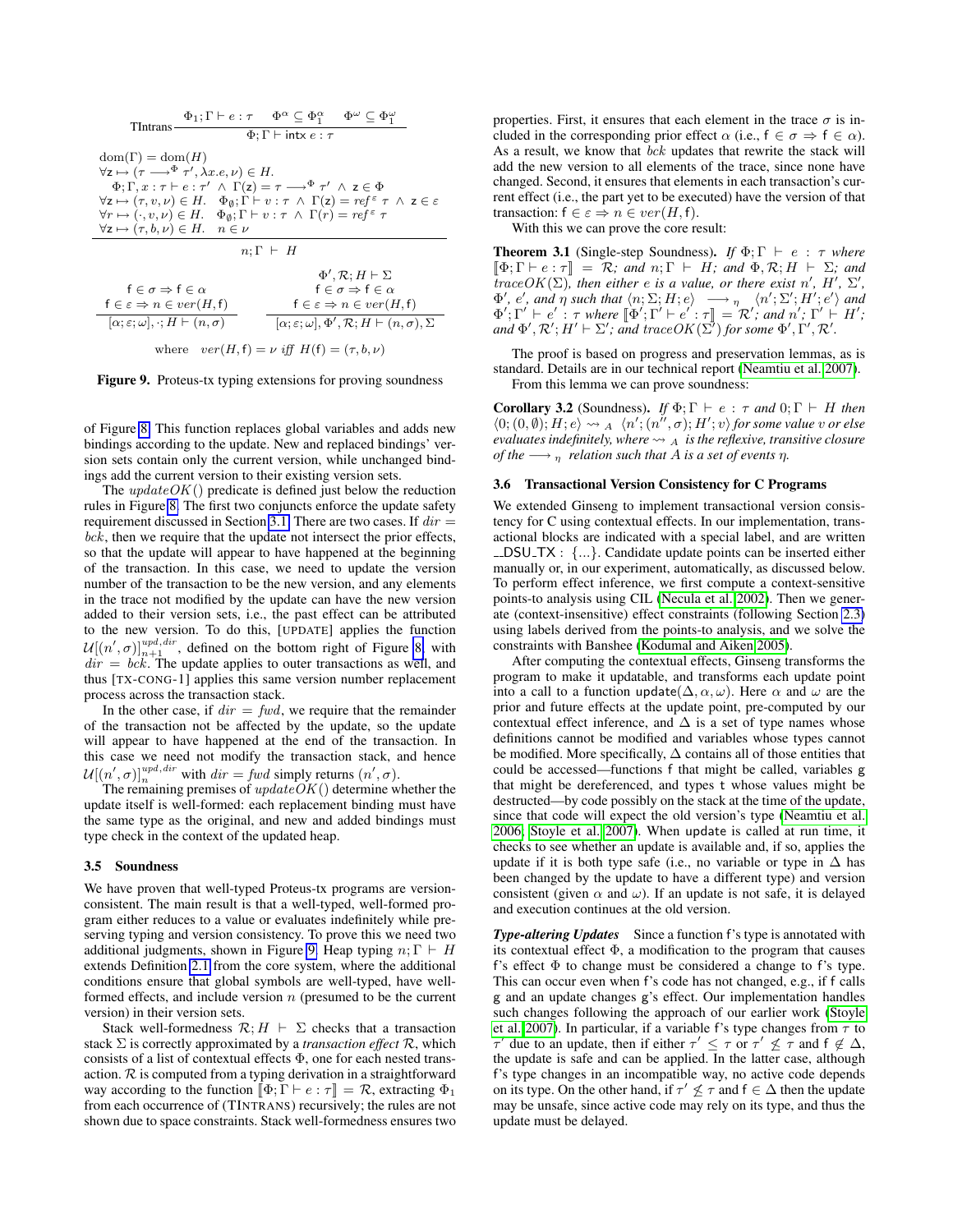**State Transformation** Our version consistency condition is slightly more complicated in practice due to *state transformers*. A state transformer is an optional function, supplied by the programmer, that is called at update time to transform old program state into new program state. The programmer writes the state transformer as if it will be run at the beginning or end of a transaction, and our system must ensure that this appearance is true. That is, to allow an update to occur within a transaction, we must ensure that (1) the writes performed by the state transformer do not violate the version consistency of the current program transactions, and (2) the effects of the current transactions do not violate the version consistency of the state transformer itself. We achieve both ends by considering the update changes  $(\text{dom}(upd^{chg}))$  *and* the state transformer's current effect  $\varepsilon_{xf}$  as the effect of the update when performing the usual checks for version consistency.

For example, if an update point update( $\Delta, \alpha, \omega$ ) is reached within a transaction, then if  $\omega \cap (\varepsilon_{xf} \cup \text{dom}(upd^{chg})) = \emptyset$  then the remaining actions of the transaction will not affect the state transformer, and vice versa, and so it is as if the update occurred at the end of the transaction. Likewise, if  $\alpha \cap (\varepsilon_{xf} \cup \overline{\text{dom}(upd^{chg})}) =$  $\emptyset$  then the effect of the transaction to this point has no bearing on the execution of the state transformer, and vice versa, so it is as if the update occurred at the beginning of the transaction. Note that because state transformers can also access the heap from global variables we need to include accesses to standard heap references  $(i.e., names L as in Section 2) in our effects.$  $(i.e., names L as in Section 2) in our effects.$  $(i.e., names L as in Section 2) in our effects.$ 

*Non-updatable transactions* When writing a state transformer, the programmer needs to anticipate where it might be applied in the program, i.e., the transformer might need to do different things depending on which transactions have completed (as evidenced by the current state). Thus we have found it is convenient to rule out updates in some transactions, to limit the amount of locationdependent code in a state transformer. For example, in Figure [4,](#page-4-1) we would like to forbid updates from the program start up to the first transaction on line 22, and from the end of the transaction on line 28 to the beginning of the transaction on line 10. Since this code is not run very often, prohibiting transactions in it should not significantly reduce update availability.

Formally, we could support this notion by adding a new form tx<sup>∗</sup> e that has the same type rule and operational semantics as a transaction tx e, but in which no updates are allowed at run time. In the example, however, the regions to which we would like to apply tx<sup>∗</sup> are non-lexically scoped. We could refactor the code to form lexical blocks, but ultimately we plan to support non-lexical transactions in our implementation. For our experiments below, we simulate tx<sup>∗</sup> e transactions by simply not flowing the prior and future effect of the outer context into the  $tx e$  blocks (i.e., eliminating the constraints in the hypothesis of (TTRANSACT)). This produces the result we want and is safe because the  $tx e$  blocks in vsftpd are only nested inside the transaction for the top-level expression, and everything else in that expression is effectively in a tx<sup>∗</sup> block.

#### 3.7 Experiments

We measured the potential benefits of transactional version consistency by analyzing 12 dynamic updates to vsftpd. The updates correspond to versions 1.1.0 through 2.0.2. For our experiment, we modified Ginseng to seed the transactions in each vsftpd version with candidate update points. While we could conceivably insert update points at every statement, we found through manual examination that inserting update points just before the return statement of any function reachable from within a transaction provides good coverage. Then we used Ginseng to infer the contextual effects and type modification restrictions at each update point, and computed at how many of them we could safely apply the update.

| Version         | LoC    | Time (s) | Upds | <b>Type-safe</b> | VC-safe |
|-----------------|--------|----------|------|------------------|---------|
| 1.1.0           | 10,157 | 193      | 344  | 300              | 33      |
| 1.1.1           | 10,245 | 196      | 346  | 19               | 9       |
| 1.1.2           | 10,540 | 234      | 350  | 25               | 8       |
| 1.1.3           | 10,723 | 238      | 354  | 19               | 8       |
| 1.2.0           | 12,027 | 326      | 413  | 31               | 9       |
| 1.2.1           | 12,662 | 264      | 438  | 368              | 146     |
| 1.2.2           | 12,691 | 278      | 439  | 32               | 9       |
| 2.0.0           | 13,465 | 440      | 471  | 392              | 9       |
| 2.0.1           | 13,478 | 420      | 471  | 459              | 9       |
| $2.0.2$ pre $2$ | 13,531 | 632      | 471  | 471              | 9       |
| $2.0.2$ pre $3$ | 14,712 | 686      | 484  | 484              | 8       |
| 2.0.2           | 17,386 | 649      | 471  | 468              | 9       |

<span id="page-9-1"></span>Figure 10. Version consistency analysis results

We conducted our experiments on an Athlon 64 X2 dual core 4600 machine with 4GB of RAM, running Debian, kernel version 2.6.18. Figure [10](#page-9-1) summarizes our results. For each version, we list its size, the time Ginseng takes to pre-compute contextual effects and type modification restrictions, and the number of candidate update points that were automatically inserted. The analysis takes around 10 minutes for the largest example, and we expect that time could be reduced with more engineering effort. The last two columns indicate how many update points are type safe, and how many are both type safe and version consistent, with respect to the update from the version in that row to the next version. Note that determining whether an update is type safe and version consistent is very fast, and so we do not report the time for that computation.

Recall that in our prior work with vsftpd we manually added two update points. From the table, we can see that several additional update points are type safe and version consistent. We manually examined all of these update points. For all program versions except 1.1.0, 1.2.1, and 2.0.2pre2, we found that roughly one-third of the VC-safe update points occur somewhere in the middle of a transaction, providing better potential update availability. Another third occur close to or just before the end of a transaction, and the last third occur in dead code, providing no advantage. For the remaining versions, 1.1.0, 1.2.1, and 2.0.2pre2, we found that roughly 10% of the update points are in the middle of transactions, and almost all the remaining ones are close to the end of a transaction, with a few more in dead code.

One reason so many update points tend to occur toward the end of the transaction is due to the field-insensitivity of the alias analysis we used. In vsf tpd, the type vsf session contains a multitude of fields and is used pervasively throughout the code. The fieldinsensitive analysis causes spurious conflicts when one field is accessed early in the transaction but others are accessed later on, as is typical. This pushes the update points to the end of the transaction, following vsf session's last use. We plan to integrate a fieldsensitive alias analysis into Ginseng to remedy this problem.

Interestingly, there are generally far more updates that are exclusively type safe than those that are both type safe and version consistent. We investigated some of these, and we found that the reasons for this varied with the update. For example, the updates that do not change vsf session (e.g.,  $1.1.0$ ) have a high number of type-safe update points, while those that do (e.g., 1.1.1) have far fewer. This makes sense, given vsf\_session's frequent use.

In summary, these results show that many update points are both type safe and version consistent, providing greater availability of updates than via manual placement. We expect still more update availability with a more accurate alias analysis.

#### <span id="page-9-0"></span>4. Thread Sharing Analysis

Data race detectors [\(Savage et al. 1997;](#page-12-18) [Flanagan and Freund 2000;](#page-12-19) [Pratikakis et al. 2006;](#page-12-8) [Naik et al. 2006\)](#page-12-20) and other static analysis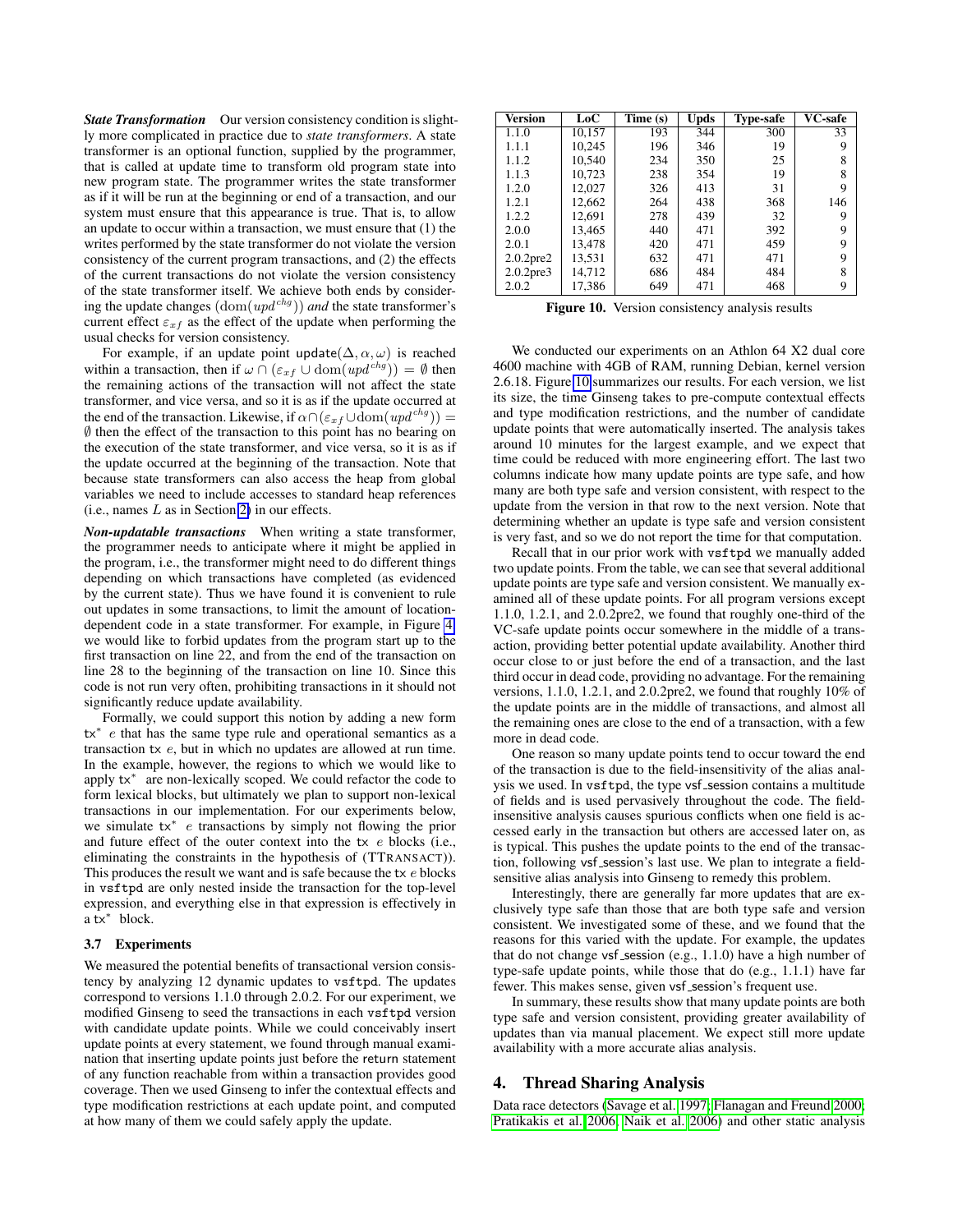| 1                                               | let $x = ref$ 0, $y = ref$ 1,                                                                     |
|-------------------------------------------------|---------------------------------------------------------------------------------------------------|
| 2                                               | $z = ref$ 2, $w = ref$ 3 in                                                                       |
| 3                                               | $y := 4$ ;                                                                                        |
| 4                                               | fork $(!x; !y; !z)$ ;                                                                             |
| 5                                               | $x := 5$ ;                                                                                        |
| 6                                               | fork $(z := 2)$ ;                                                                                 |
| 7                                               | while $(...)$ fork $(w := (!w) + 1)$                                                              |
| (TFORK)                                         | $\Phi_{ei}$ ; $\Gamma \vdash e : \tau$ $\Phi_{ei}^{\varepsilon} \subseteq \Phi_{i}^{\varepsilon}$ |
| $\Phi_{ij}$ ; $\Gamma \vdash$ fork $i e : \tau$ |                                                                                                   |

<span id="page-10-0"></span>Figure 11. Thread sharing analysis: example and type rule

tools often perform *thread sharing analysis* to identify memory locations that may be accessed by multiple threads (and conversely those locations that are purely thread-local) in a concurrent program. This is useful because only shared locations need to be protected from concurrent access. In this section we show how contextual effects can be used to implement a thread sharing analysis.

We illustrate our analysis with an example. Suppose we have a language construct fork e, which creates a new thread that evaluates e, and consider the code in the top of Figure [11,](#page-10-0) written in an ML-like language with a while loop. This program creates four updatable references and then manipulates them in the parent thread and various child threads.

One simple but incorrect method for computing sharing would be to compute the (standard) effects of each thread and then intersect them; any location in the intersection of two threads would be considered thread-shared. In this case the effect of the main thread is  $\{x, y\}$  (the writes on lines 3 and 5), and the effects of the threads on lines 4, 6, and 7 are  $\{x, y, z\}$ ,  $\{z\}$ , and  $\{w\}$ , respectively. Thus we would compute that x, y, and z are shared, and that w is not.

The most obvious problem here is that w is determined threadlocal, even though it is shared among the several threads created on line 7. We could solve this problem by performing some kind of analysis to determine which calls to fork might be invoked multiple times, but that adds complexity and does not solve another problem involving precision.

Observe that although  $\times$  and  $\times$  are accessed both by the main thread and the thread created on line 4, their sharing is different. The main thread writes to  $\times$  on line 5 after the child thread on line 4 may have started, hence the read and write may be simultaneous. On the other hand, the write to y on line 3 happens before [\(Lamport](#page-12-21) [1978;](#page-12-21) [Manson et al. 2005\)](#page-12-22) the child thread is created on line 4, and since there is no other write in the parent thread, we can consider y to be thread-local—there are no possible concurrent accesses from different threads.

We can solve both of these problems by using contextual effects rather than regular effects to determine sharing. The idea is simple: a location is thread-shared if it may be accessed by a child thread and by the parent thread, but only *after* the child thread is created and we can use the future effect to compute what happens after thread creation. This takes care of the problems with loops, since the future effect of a fork in a loop will include the back-edge in the loop; and it allows the parent to modify data before a child thread is created without forcing that data to be considered shared. This technique is even more useful when we distinguish read and write effects, which we do in practice, in which case data need only be considered shared if at least one of the potential simultaneous accesses is a write.

## 4.1 Typing

The bottom of Figure [11](#page-10-0) gives the new type rule (TFORK) needed for sharing analysis. This rule types thread creation, where each

| <b>Name</b> | LoC    | Time (s) | Shared | <b>Total</b> | $\%$  |
|-------------|--------|----------|--------|--------------|-------|
| aget        | 1,914  | 0.40     | 60     | 338          | 18%   |
| ctrace      | 2,212  | 0.25     | 21     | 307          | 7%    |
| engine      | 2,608  | 0.49     | 10     | 390          | 3%    |
| knot        | 1,985  | 0.35     | 29     | 319          | 9%    |
| pfscan      | 1,948  | 0.25     | 26     | 238          | 11%   |
| smtprc      | 8,630  | 2.46     | 128    | 1077         | 12%   |
| eql         | 16,568 | 1.68     | 22     | 240          | 9%    |
| 3c501       | 17.441 | 0.64     | 23     | 353          | 7%    |
| plip        | 19.141 | 0.88     | 64     | 402          | 16%   |
| sundance    | 19.951 | 1.05     | 25     | 633          | $4\%$ |
| wavelan     | 20,085 | 1.14     | 123    | 660          | 19%   |
| hp100       | 20,368 | 1.16     | 24     | 450          | 5%    |
| synclink    | 24.691 | 2.65     | 219    | 1158         | 19%   |

<span id="page-10-2"></span>Figure 12. Sharing analysis results

syntactic occurrence fork<sup>i</sup> e has been named with an index i. In this rule, we compute the effect  $\Phi_{ei}$  of the child thread separately from the effect  $\Phi_i$  of the parent thread. Once we have all such effects, we can compute the set of shared locations as *shared* =  $\bigcup_i (\Phi_{ei}^{\varepsilon} \cap \Phi_i^{\omega})$ . In other words, a location is shared if it is accessed both in the child thread and in the parent thread after a call to fork.

There is one catch, however. Consider z from the example program in Figure [11.](#page-10-0) This particular location is not accessed by the parent thread after it is created, and hence is not (yet) in  $\Phi_i^{\omega}$ , and thus will not be considered shared. To handle this case, sharing among two child threads, we simply add the child's effects to the parent's effects with the constraint  $\Phi_{ei}^{\varepsilon} \subseteq \Phi_i^{\varepsilon}$ . Considering the example again, this causes the write to z on line 6 to be added to the parent thread's effect on the same line, and therefore it will be in the parent's future effect on line 4.

#### 4.2 Implementation and Experiments

We have incorporated our thread sharing analysis into Locksmith [\(Pratikakis et al. 2006\)](#page-12-8), a static analysis tool we developed to find data races in C programs. Locksmith works by enforcing the *guarded-by* pattern: Every shared location in the program must be consistently guarded by some lock. Locksmith requires essentially no annotations, and uses several other analyses in addition to the thread sharing analysis described above. Previous presentations of Locksmith's sharing analysis were informal [\(Pratikakis et al. 2006\)](#page-12-8) or used a different formulation [\(Hicks et al. 2006\)](#page-12-7) (see Section [5\)](#page-10-1), and did not report the effectiveness of the analysis.

Figure [12](#page-10-2) shows the results. We measure the running time, the number of shared locations, and the total number of locations. Here locations include all global variables, syntactic occurrences of malloc, local variables whose address is taken, or fields of locations (our analysis is field sensitive). The results show that contextual effect inference runs very quickly, and is able to determine that many locations in the program are thread-local. On average, only 11% of the total locations are determined to be shared. Thus Locksmith can safely assume that accesses to the remaining 89% of locations need not be guarded by locks, greatly improving the precision of race detection.

## <span id="page-10-1"></span>5. Related Work

#### 5.1 Effect Systems

Several researchers have proposed extending standard effect systems [\(Lucassen 1987;](#page-12-0) [Nielson et al. 1999\)](#page-12-1) to model more complex properties. One common approach is to use traces of actions for effects rather than sets of actions. These traces can be used to check that resources are accessed in the correct order [\(Igarashi and](#page-12-23) [Kobayashi 2002\)](#page-12-23), to statically enforce history-based access control [\(Skalka et al. 2007\)](#page-12-3), and to check communication sequenc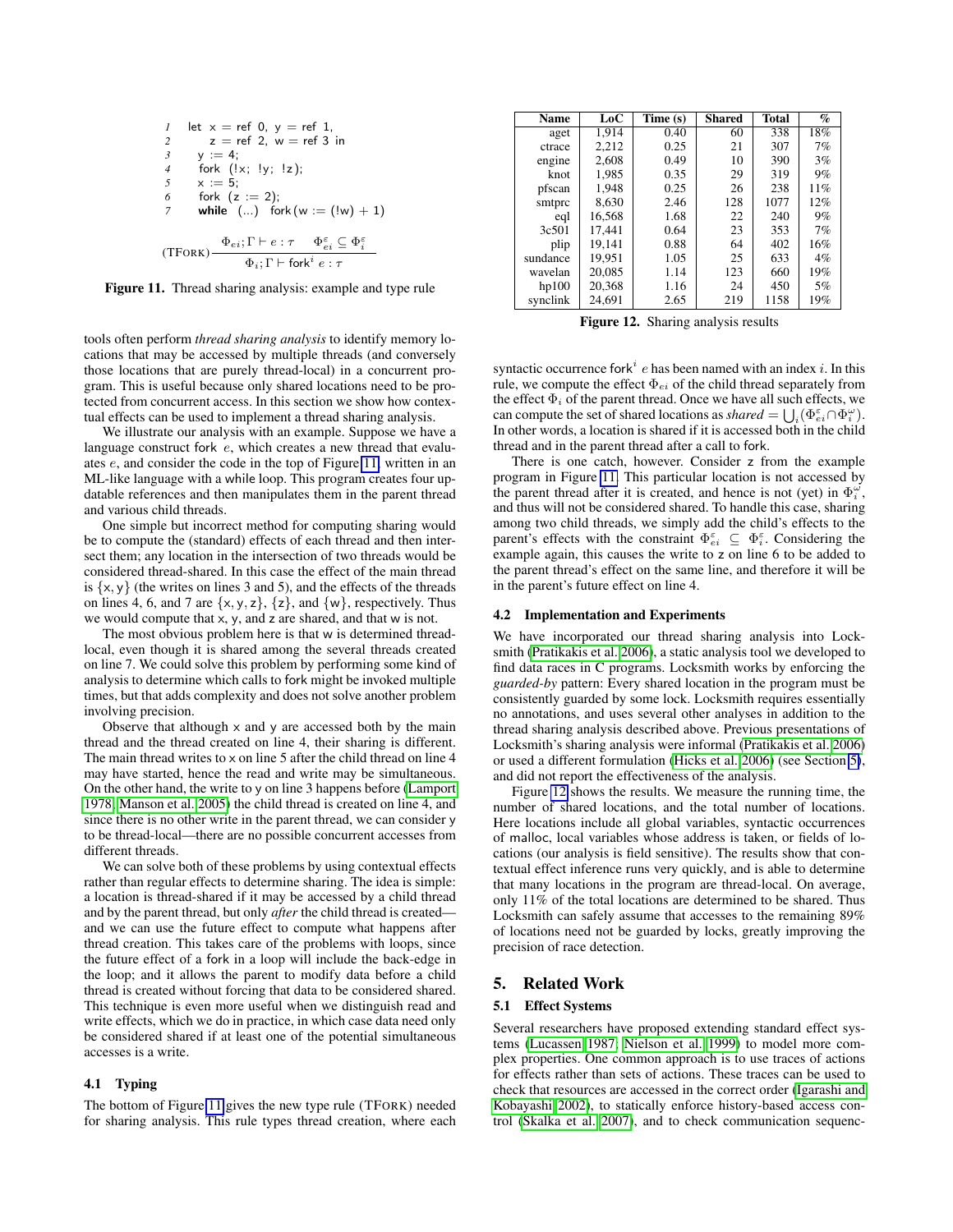ing [\(Nielson et al. 1999\)](#page-12-1). While these systems can model the ordering of events, they do not compute the prior or future effect at a program point. We believe we could combine trace effects with our approach to create a contextual trace effect system, which we leave for future work.

In prior work [\(Hicks et al. 2006\)](#page-12-7) we introduced *continuation effects*  $\gamma$ , which resemble the union  $\varepsilon \cup \omega$  of our standard and future effects. Judgments in this system have the form  $\gamma$ ;  $\Gamma \vdash e : \tau$ ;  $\gamma'$ , where  $\gamma'$  describes the effect of e's continuation in the remainder of the program, and  $\gamma$  is equivalent to  $\varepsilon \cup \gamma'$  where  $\varepsilon$  is the standard effect of e. The drawback of this formulation is that the standard effect  $\varepsilon$  of e cannot be recovered from  $\gamma$ , since  $(\varepsilon \cup \gamma') - \gamma' \neq \varepsilon$ when  $\varepsilon \cap \gamma' \neq \emptyset$ . This system also does not include prior effects.

Capabilities in Alias Types [\(Smith et al. 2000\)](#page-12-24) and region systems like CL [\(Walker et al. 2000\)](#page-12-25) are likewise related to our standard and future effects. A capability consists of static approximation of the memory locations that are live in the program, and thus may be dereferenced in the current expression or in later evaluation. Because these systems assume their inputs are in continuation passing style (CPS), the effect of a continuation is equivalent to our future effects. The main differences are that we compute future effects at every program point (rather than only for continuations), that we compute prior effects, and that we do not require the input program to be CPS-converted.

#### 5.2 Correctness of Dynamic Software Updating

Several systems for on-line updates have been proposed. Here we focus on how prior work controls an update's timing to assure its effects are correct.

Most work disallows updates to code that is active, i.e., actually running or referenced by the call stack. The simplest approach to updating active code, taken by several recent systems [\(Gilmore](#page-12-26) [et al. 1997;](#page-12-26) [Makris and Ryu 2007;](#page-12-27) [Chen et al. 2006\)](#page-12-28), is to passively wait for it to become inactive. This can be problematic for multi-threaded programs, since there is a greater possibility that active threads reference a to-be-updated object. To address this problem, [Soules et al.](#page-12-29) [\(2003\)](#page-12-29) developed a quiescence protocol to support dynamic updating in the object-oriented K42 operating system [\(Baumann et al. 2005,](#page-12-30) [2007\)](#page-12-12). Once an update for an object is proposed, an adaptor object is interposed to block subsequent callers of the object. Once the active threads have exited, the object is upgraded and the blocked callers are resumed. The danger is that dependencies between updated objects could result in a deadlock. While code inactivity is useful, it is not sufficient for ensuring higher-level properties like version consistency. In particular, version consistency may require delaying an update if to-be-updated objects are not currently active but were during the transaction.

[Lee](#page-12-31) [\(1983\)](#page-12-31) proposed a generalization of the quiescence condition by allowing programmers to specify timing constraints on when elements of an update should occur; recent work by [Chen](#page-12-32) [et al.](#page-12-32) [\(2007\)](#page-12-32) is similar. As an example, the condition update P, Q when P, M, S idle specifies that procedures P and Q should be updated only when procedures P, M, and S are not active. Lee provides some guidance for using these conditions. For example, if procedure P's type has changed, then an update to it and its callers should occur when all are inactive. Our work uses a program analysis to discover conditions such as these to establish the higher-level transactional version consistency property.

Prior work with Ginseng focused on ensuring that a dynamic update does not introduce type errors when it is applied [\(Neamtiu](#page-12-5) [et al. 2006;](#page-12-5) [Stoyle et al. 2007\)](#page-12-6). For example, the program point just before a call to a function f is restricted from changing the type of f—to allow the update would result in the old code calling the new f at an incompatible type. We developed a static *updatability analysis* that gathers type constraints imposed by the active (old) code at each program point and only allows an update to take place if it satisfies the constraints. This is more fine-grained than Lee's constraints—if the type of a function changes, we can update it even when its callers are active so long as they will not call the updated function directly. Our current work is complementary to this work, as a type-safe update will not necessarily be versionconsistent (as illustrated by the example in Section [3\)](#page-4-0), and depending on how transactions are specified the reverse may also be true.

Our use of transactions to ensure version consistency resembles work by [Boyapati et al.](#page-12-33) [\(2003\)](#page-12-33) on lazily upgrading objects in a *persistent object store* (POS). Using a type system that guarantees object encapsulation, their system ensures that an object's transformation function, used to initialize the state of a new version based on old state, sees only objects of the old version, which is similar to our version consistency property. How updates interact with application-level transactions is less clear to us. The assumption seems to be that updates to objects are largely semanticallyindependent, so there is less concern about version-related dependencies between objects within a transaction.

#### 5.3 Thread Sharing Analysis

Thread sharing analysis is a key part of several tools for analyzing multi-threaded programs. Eraser [\(Savage et al. 1997\)](#page-12-18), a dynamic data race detector, assumes locations are shared after they have been accessed by at least two threads. Our thread-sharing analysis can be seen as a static version of this approach. RCC Java [\(Flanagan](#page-12-19) [and Freund 2000\)](#page-12-19) allows programmers to manually add annotations to mark classes as thread local, so that their fields need not be guarded by locks when accessed.

Chord [\(Naik et al. 2006\)](#page-12-20) uses a thread escape analysis to find shared locations; a location is considered shared if it is reachable from a thread object. This is more conservative than our approach, which allows data to be thread-local as long as it is not used in the parent after a child thread is forked. Chord avoids this problem by discounting constructors when determining thread sharing or data races. A newer version of Chord includes a flow-sensitive sharing analysis [\(Naik and Aiken 2007\)](#page-12-34), but it is not described in detail.

[von Praun and Gross](#page-12-35) [\(2003\)](#page-12-35) propose a thread sharing analysis for Java. Their system determines that an object is shared if it is accessed by multiple threads, and includes additional reasoning to reduce sharing by taking thread creation and joining into account.

RacerX [\(Engler and Ashcraft 2003\)](#page-12-36) performs deadlock and data race detection for C. RacerX uses a heuristic, statistical approach to decide whether data is likely to be shared, based on how often it is accessed when a lock is held. This is in contrast to our approach, which tries to compute thread sharing in a sound manner.

## 6. Conclusion

We have introduced contextual effects, which extend standard effect systems to capture the effect of the context in which each subexpression appears, i.e., the effect of evaluation both before and after the evaluation of the subexpression. We formalized a core contextual type and effect system and proved it sound. We then used extensions of our core system in two applications. First, we proposed transactional version consistency, a new correctness condition for dynamic software updates. We showed how to use contextual effects to enforce this property while allowing updates to occur more frequently within programs. Second, we used contextual effects to compute locations shared between threads in concurrent programs. We determined shared locations by intersecting the future effect of the parent at thread creation time with the effect of the child. Our experimental results show that our static contextual effect system is useful in both applications. These examples show the utility of contextual effects, and we anticipate they will also prove useful in a variety of other applications.